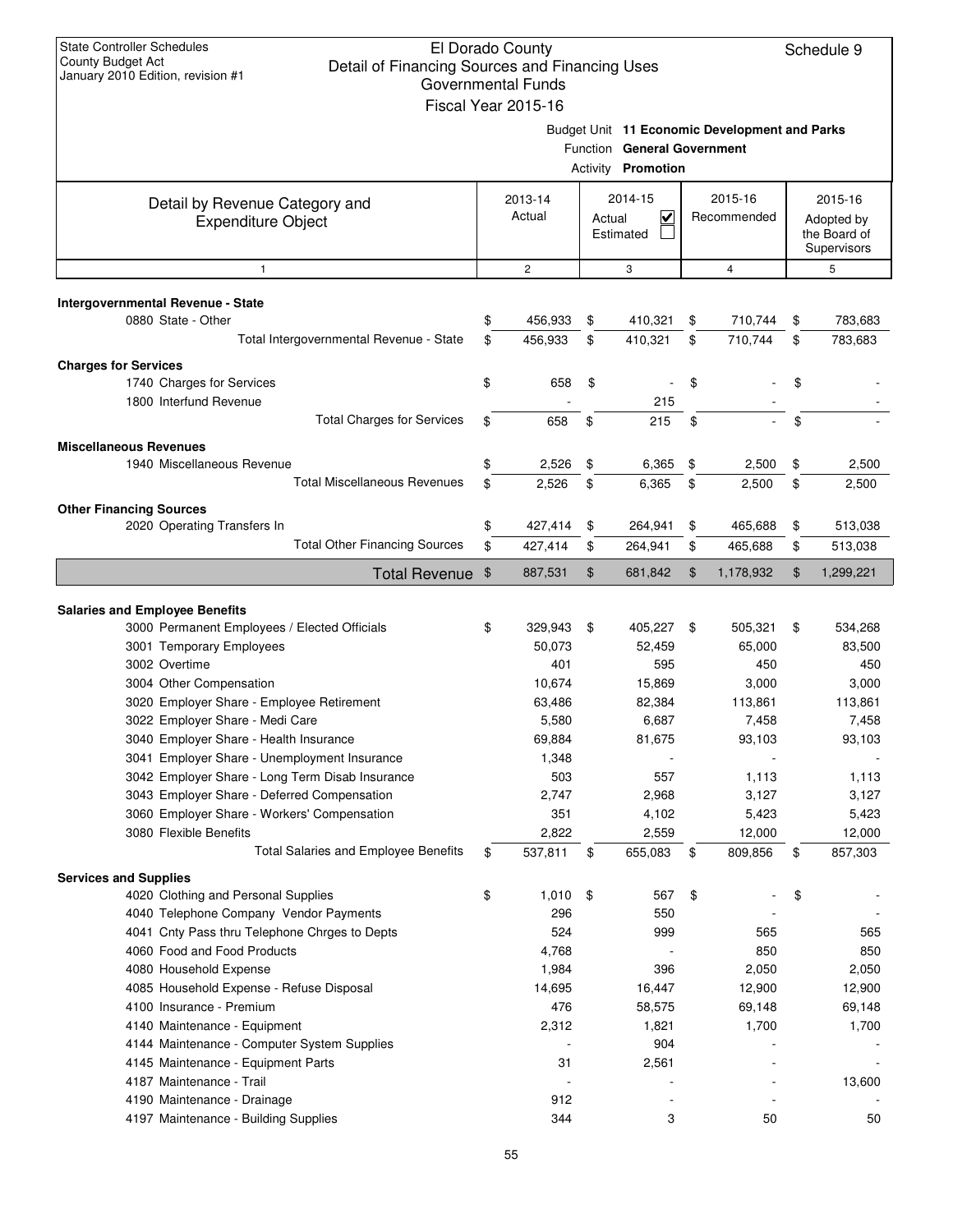| <b>State Controller Schedules</b><br>County Budget Act<br>Detail of Financing Sources and Financing Uses<br>January 2010 Edition, revision #1 | El Dorado County<br><b>Governmental Funds</b><br>Fiscal Year 2015-16 |                         |                     |                                                          |                                               | Schedule 9                                           |
|-----------------------------------------------------------------------------------------------------------------------------------------------|----------------------------------------------------------------------|-------------------------|---------------------|----------------------------------------------------------|-----------------------------------------------|------------------------------------------------------|
|                                                                                                                                               |                                                                      |                         |                     | Function General Government<br>Activity <b>Promotion</b> | Budget Unit 11 Economic Development and Parks |                                                      |
| Detail by Revenue Category and<br><b>Expenditure Object</b>                                                                                   |                                                                      | 2013-14<br>Actual       | Actual<br>Estimated | 2014-15<br>$\overline{\mathsf{v}}$                       | 2015-16<br>Recommended                        | 2015-16<br>Adopted by<br>the Board of<br>Supervisors |
| $\mathbf{1}$                                                                                                                                  |                                                                      | $\overline{\mathbf{c}}$ |                     | 3                                                        | 4                                             | 5                                                    |
| 4220 Memberships                                                                                                                              |                                                                      | 7,501                   |                     | 42,339                                                   | 12,050                                        | 12,050                                               |
| 4260 Office Expense                                                                                                                           |                                                                      | 1,777                   |                     | 1,300                                                    | 3,754                                         | 3,754                                                |
| 4261 Postage                                                                                                                                  |                                                                      | 869                     |                     | 1,218                                                    | 1,550                                         | 1,550                                                |
| 4262 Software                                                                                                                                 |                                                                      |                         |                     | 245                                                      |                                               |                                                      |
| 4263 Subscription / Newspaper / Journals                                                                                                      |                                                                      | 6,667                   |                     | 13,333                                                   | 16,000                                        | 16,000                                               |
| 4266 Printing / Duplicating                                                                                                                   |                                                                      | 40,805                  |                     | 20,786                                                   | 6,529                                         | 6,529                                                |
| 4300 Professional and Specialized Services                                                                                                    |                                                                      | 975,073                 |                     | 1,183,064                                                | 997,063                                       | 951,055                                              |
| 4324 Medical, Dental and Lab Services                                                                                                         |                                                                      | 1,248                   |                     | 84                                                       | 1,000                                         | 1,000                                                |
| 4400 Publication and Legal Notices                                                                                                            |                                                                      | 1,025                   |                     | 1,385                                                    | 1,000                                         | 1,000                                                |
| 4420 Rents and Leases - Equipment                                                                                                             |                                                                      | 4,736                   |                     | 7,570                                                    | 8,500                                         | 9,750                                                |
| 4440 Rent & Lease - Building/Improvements                                                                                                     |                                                                      | 1,625                   |                     | 1,675                                                    | 2,000                                         | 2,000                                                |
| 4460 Small Tools and Instruments                                                                                                              |                                                                      | 111                     |                     | 456                                                      | 370                                           | 370                                                  |
| 4461 Minor Equipment                                                                                                                          |                                                                      | 5,962                   |                     | 4,252                                                    | 48,485                                        | 54,485                                               |
| 4462 Minor Computer Equipment                                                                                                                 |                                                                      | 3,674                   |                     | 2,503                                                    | 1,500                                         | 1,500                                                |
| 4463 Minor Telephone and Radio Equipment                                                                                                      |                                                                      | 4,601                   |                     | 102                                                      |                                               |                                                      |
| 4500 Special Departmental Expense                                                                                                             |                                                                      | 99,134                  |                     | 5,555                                                    | 409,810                                       | 610,560                                              |
| 4501 Special Projects                                                                                                                         |                                                                      | 44,940                  |                     | 109,869                                                  | 135,000                                       | 60,000                                               |
| 4502 Educational Materials                                                                                                                    |                                                                      |                         |                     | 4,161                                                    |                                               |                                                      |
| 4503 Staff Development                                                                                                                        |                                                                      | 1,365                   |                     | 1,660                                                    | 3,500                                         | 3,500                                                |
| 4529 Software License                                                                                                                         |                                                                      | 687                     |                     | 175                                                      | 2,000                                         | 2,000                                                |
| 4600 Transportation and Travel                                                                                                                |                                                                      |                         |                     | 38                                                       | 1,000                                         | 1,000                                                |
| 4602 Employee - Private Auto Mileage                                                                                                          |                                                                      | 729                     |                     | 942                                                      |                                               |                                                      |
| 4605 Vehicle - Rent or Lease                                                                                                                  |                                                                      | 1,781                   |                     | 3,071                                                    | 1,900                                         | 1,900                                                |
| 4606 Fuel Purchases                                                                                                                           |                                                                      | 2,949                   |                     | 3,894                                                    | 2,900                                         | 2,900                                                |
| 4608 Hotel Accommodations                                                                                                                     |                                                                      |                         |                     | 472                                                      |                                               |                                                      |
| 4620 Utilities                                                                                                                                |                                                                      | 23,155                  |                     | 27,003                                                   | 23,350                                        | 23,350                                               |
| <b>Total Services and Supplies</b>                                                                                                            | \$                                                                   | 1,257,766               | \$                  | 1,519,975                                                | \$<br>1,766,524                               | \$<br>1,867,116                                      |
| <b>Other Charges</b>                                                                                                                          |                                                                      |                         |                     |                                                          |                                               |                                                      |
| 5240 Contribution To Non-county Governmental                                                                                                  | \$                                                                   | 27,500                  | \$                  | 392,000                                                  | \$<br>27,500                                  | \$<br>27,500                                         |
| 5300 Interfund Expenditures                                                                                                                   |                                                                      | 450,493                 |                     | 27,416                                                   | 121,392                                       | 151,331                                              |
| 5310 Intrfnd Exp: County Counsel                                                                                                              |                                                                      | 2,007                   |                     |                                                          |                                               |                                                      |
| <b>Total Other Charges</b>                                                                                                                    | \$                                                                   | 479,999                 | \$                  | 419,416                                                  | \$<br>148,892                                 | \$<br>178,831                                        |
| <b>Fixed Assets</b>                                                                                                                           |                                                                      |                         |                     |                                                          |                                               |                                                      |
| 6020 Fixed Assets - Building and Improvement                                                                                                  | \$                                                                   | 8,178                   | \$                  |                                                          | \$                                            | \$                                                   |
| 6027 Fixed Assets - Infrastructure Acquisition                                                                                                |                                                                      |                         |                     | 4,400                                                    |                                               |                                                      |
| 6040 Fixed Assets - Equipment                                                                                                                 |                                                                      | 70,950                  |                     | 3,847                                                    | 50,000                                        | 101,000                                              |
| <b>Total Fixed Assets</b>                                                                                                                     | \$                                                                   | 79,128                  | \$                  | 8,247                                                    | \$<br>50,000                                  | \$<br>101,000                                        |
|                                                                                                                                               |                                                                      |                         |                     |                                                          |                                               |                                                      |
| <b>Other Financing Uses</b>                                                                                                                   |                                                                      |                         |                     |                                                          |                                               |                                                      |
| 7000 Operating Transfers Out                                                                                                                  | \$                                                                   |                         | \$                  | 15,000                                                   | \$<br>15,000                                  | \$                                                   |
| <b>Total Other Financing Uses</b>                                                                                                             | \$                                                                   |                         | \$                  | 15,000                                                   | \$<br>15,000                                  | \$                                                   |
| <b>Intrafund Transfers</b>                                                                                                                    |                                                                      |                         |                     |                                                          |                                               |                                                      |
| 7200 Intrafund Transfers                                                                                                                      | \$                                                                   | 20,348                  | \$                  | 124,163                                                  | \$<br>50,252                                  | \$<br>50,252                                         |
| 7221 Intrafnd: Radio Equipment and Support                                                                                                    |                                                                      | 108                     |                     |                                                          |                                               |                                                      |
| 7224 Intrafnd: Stores Support                                                                                                                 |                                                                      |                         |                     |                                                          | 321                                           | 321                                                  |
| 7231 Intrafnd: IS Programming Support                                                                                                         |                                                                      | 2,097                   |                     | 1,394                                                    | 1,400                                         | 1,400                                                |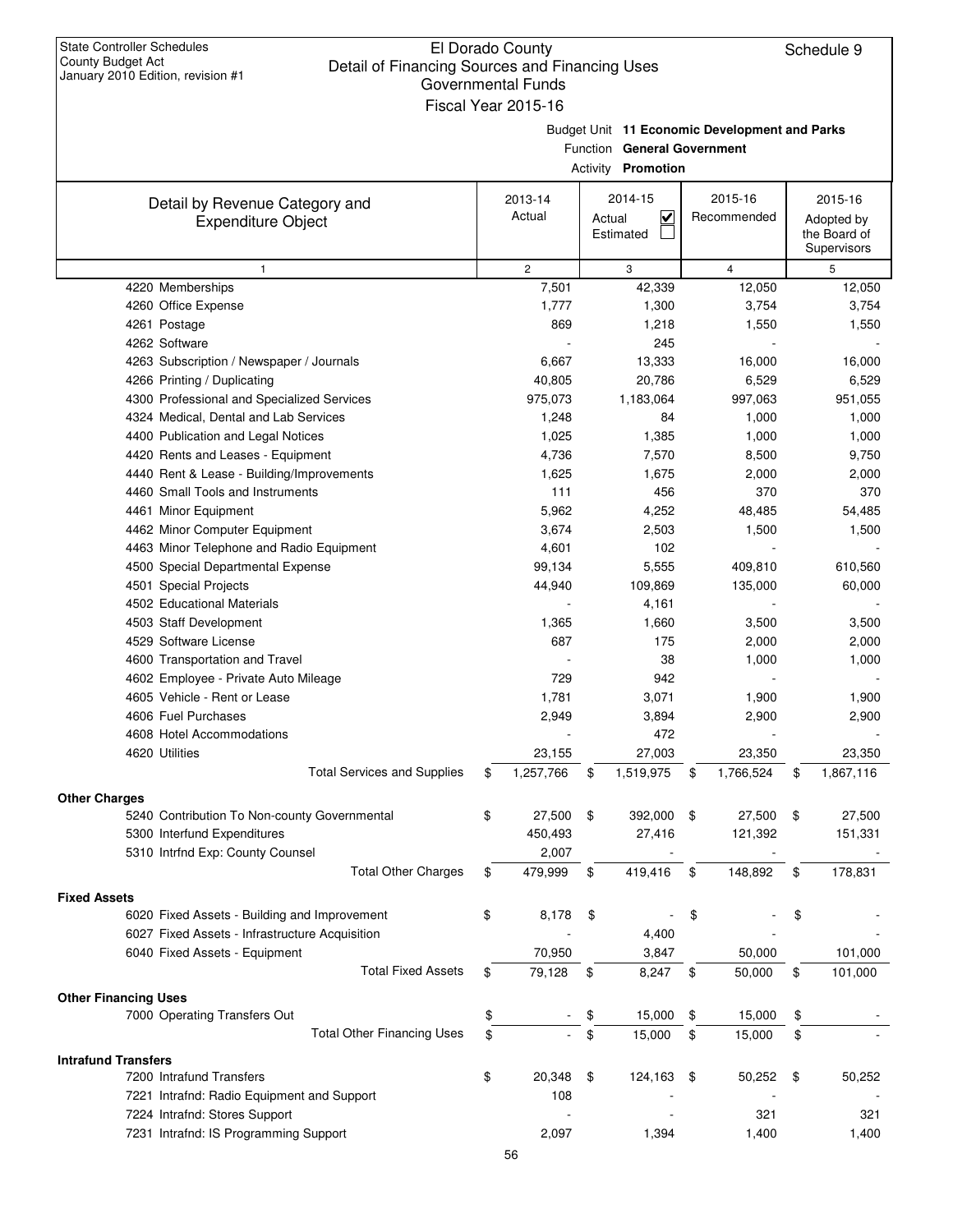| <b>State Controller Schedules</b><br>El Dorado County<br>County Budget Act<br>Detail of Financing Sources and Financing Uses<br>January 2010 Edition, revision #1<br>Governmental Funds<br>Fiscal Year 2015-16 |                                                                                                                        |    |                   |          |                                                           |          |                        |                                                      | Schedule 9  |  |
|----------------------------------------------------------------------------------------------------------------------------------------------------------------------------------------------------------------|------------------------------------------------------------------------------------------------------------------------|----|-------------------|----------|-----------------------------------------------------------|----------|------------------------|------------------------------------------------------|-------------|--|
|                                                                                                                                                                                                                | Budget Unit 11 Economic Development and Parks<br>Function<br><b>General Government</b><br>Activity<br><b>Promotion</b> |    |                   |          |                                                           |          |                        |                                                      |             |  |
| Detail by Revenue Category and<br><b>Expenditure Object</b>                                                                                                                                                    |                                                                                                                        |    | 2013-14<br>Actual |          | 2014-15<br>$\overline{\mathsf{v}}$<br>Actual<br>Estimated |          | 2015-16<br>Recommended | 2015-16<br>Adopted by<br>the Board of<br>Supervisors |             |  |
|                                                                                                                                                                                                                |                                                                                                                        |    | $\overline{2}$    |          | 3                                                         |          | 4                      |                                                      | 5           |  |
| 7232 Intrafnd: Maint Bldg & Improvmnts                                                                                                                                                                         |                                                                                                                        |    | 18,726            |          | 1.635                                                     | 12,500   |                        |                                                      | 12,500      |  |
|                                                                                                                                                                                                                | <b>Total Intrafund Transfers</b>                                                                                       | \$ | 41,278            | \$       | 127,193                                                   | \$       | 64,473                 | \$                                                   | 64,473      |  |
| Total Expenditures/Appropriations \$                                                                                                                                                                           |                                                                                                                        |    | 2,395,982         | \$       | 2,744,913                                                 | \$.      | 2,854,745              | \$                                                   | 3,068,723   |  |
|                                                                                                                                                                                                                | Net Cost \$                                                                                                            |    | (1,508,452)       | <b>S</b> | (2,063,071)                                               | <b>S</b> | (1,675,813)            | S.                                                   | (1,769,502) |  |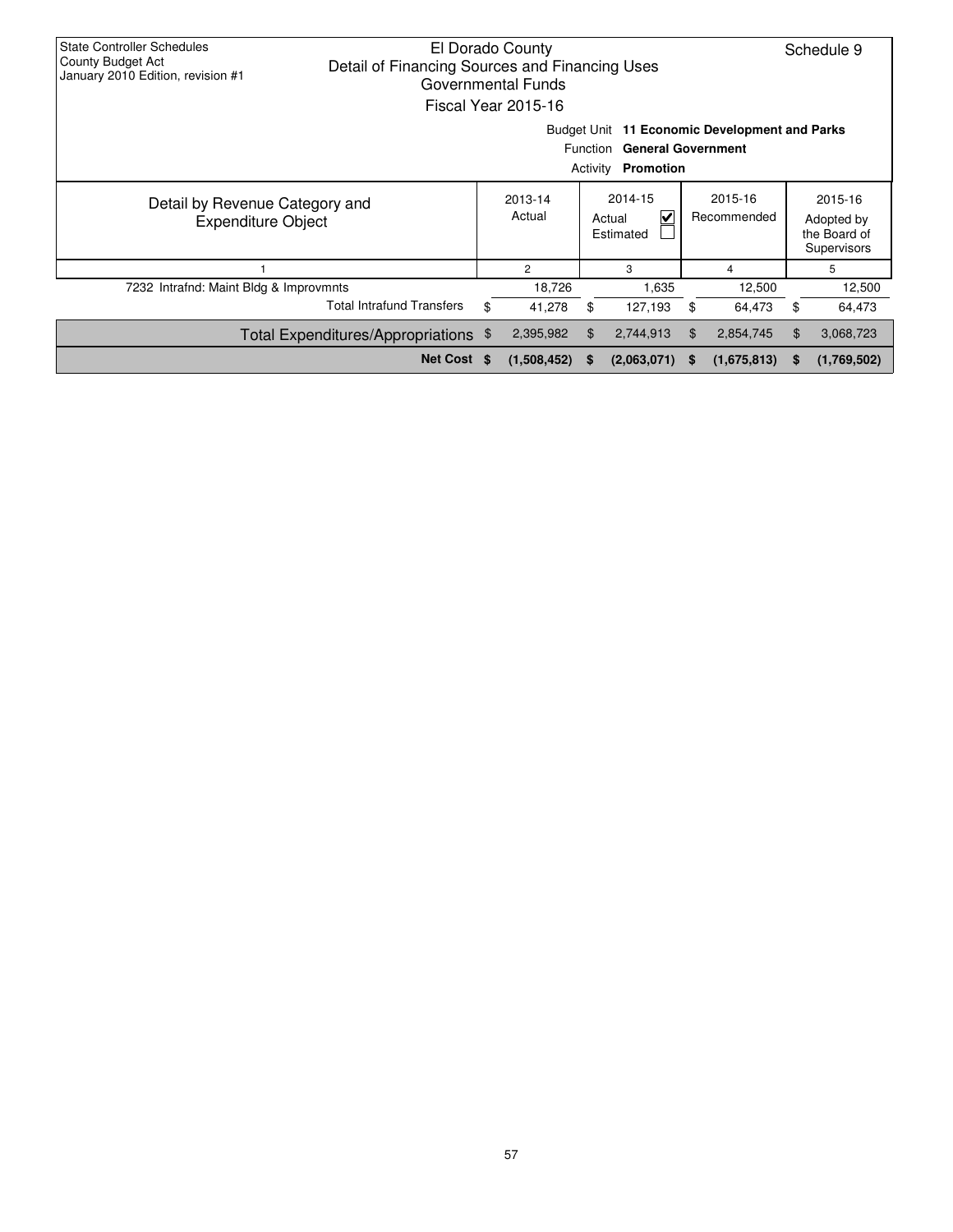| Fiscal Year 2015-16<br>Budget Unit 11 Housing, Communtiy & Econ Devlp<br>Function Public Assistance<br><b>Activity Other Assistance</b><br>2014-15<br>2015-16<br>2013-14<br>2015-16<br>Detail by Revenue Category and<br>$\overline{\mathbf{v}}$<br>Actual<br>Recommended<br>Actual<br><b>Expenditure Object</b><br>Adopted by<br>the Board of<br>Estimated<br>Supervisors<br>$\mathbf{2}$<br>3<br>5<br>$\overline{4}$<br>1<br>0261 Marriage License<br>\$<br>\$<br>\$<br>(217)<br>Total Licenses, Permits and Franchises<br>\$<br>\$<br>\$<br>\$<br>(217)<br>\$<br>0400 Interest<br>304<br>\$<br>1,532<br>\$<br>200<br>\$<br>0401 Community Dev Block Grant Note<br>24,795<br>135,273<br>23,000<br>23,000<br>Total Revenue from Use of Money and Property<br>\$<br>25,100<br>\$<br>136,804<br>\$<br>\$<br>23,200<br>23,200<br>Intergovernmental Revenue - State<br>0880 State - Other<br>\$<br>\$<br>\$<br>158,000<br>\$<br>\$<br>\$<br>Total Intergovernmental Revenue - State<br>\$<br>158,000<br>\$<br>158,000<br>1100 Federal - Other<br>\$<br>1,060,000<br>333,137<br>\$<br>\$<br>\$<br>Total Intergovernmental Revenue - Federal<br>\$<br>\$<br>\$<br>1,060,000<br>333,137<br>\$<br>1,060,000<br>1940 Miscellaneous Revenue<br>\$<br>\$<br>\$<br>\$<br>74<br>289<br><b>Total Miscellaneous Revenues</b><br>74<br>\$<br>\$<br>\$<br>\$<br>289<br><b>Other Financing Sources</b><br>2020 Operating Transfers In<br>\$<br>118,000<br>\$<br>93,426<br>\$<br>62,741<br>\$<br>2061 Community Dev Block Grant Loan Repay<br>146,999<br>1,573,332<br>200,000<br><b>Total Other Financing Sources</b><br>264,999<br>1,666,757<br>262,741<br>599,985<br>\$<br>\$<br>\$<br>\$<br>\$<br>\$<br>2100 Residual Equity Transfers In<br>\$<br>\$<br>407,520<br><b>Total Residual Equity Transfers</b><br>\$<br>\$<br>\$<br>407,520<br>\$<br>\$<br>1,841,185<br>$\mathfrak{F}$<br>1,503,941<br>Total Revenue \$<br>623,310<br>\$<br>2,211,154<br>3000 Permanent Employees / Elected Officials<br>\$<br>95,464<br>59,957<br>62,514<br>62,514<br>\$<br>\$<br>\$<br>3002 Overtime<br>285<br>3004 Other Compensation<br>1,311<br>3020 Employer Share - Employee Retirement<br>18,774<br>12,389<br>13,841<br>3022 Employer Share - Medi Care<br>1,369<br>811<br>906<br>3040 Employer Share - Health Insurance<br>20,960<br>16,485<br>16,558<br>3042 Employer Share - Long Term Disab Insurance<br>195<br>202<br>329<br>3043 Employer Share - Deferred Compensation<br>380<br>Total Salaries and Employee Benefits<br>138,452<br>\$<br>90,130<br>\$<br>94,148<br>\$<br>\$<br>94,148<br>4041 Cnty Pass thru Telephone Chrges to Depts<br>\$<br>15<br>\$<br>\$<br>8<br>60<br>\$<br>4260 Office Expense<br>274<br>500<br>188<br>500<br>4261 Postage<br>231<br>307<br>500<br>500<br>4266 Printing / Duplicating<br>20<br>50<br>38<br>50<br>4300 Professional and Specialized Services<br>16,035<br>720<br>1,500<br>1,500<br>4400 Publication and Legal Notices<br>726<br>1,157 | <b>State Controller Schedules</b><br>El Dorado County<br>Schedule 9<br><b>County Budget Act</b><br>Detail of Financing Sources and Financing Uses<br>January 2010 Edition, revision #1<br>Governmental Funds |  |  |  |  |  |  |  |           |  |
|-----------------------------------------------------------------------------------------------------------------------------------------------------------------------------------------------------------------------------------------------------------------------------------------------------------------------------------------------------------------------------------------------------------------------------------------------------------------------------------------------------------------------------------------------------------------------------------------------------------------------------------------------------------------------------------------------------------------------------------------------------------------------------------------------------------------------------------------------------------------------------------------------------------------------------------------------------------------------------------------------------------------------------------------------------------------------------------------------------------------------------------------------------------------------------------------------------------------------------------------------------------------------------------------------------------------------------------------------------------------------------------------------------------------------------------------------------------------------------------------------------------------------------------------------------------------------------------------------------------------------------------------------------------------------------------------------------------------------------------------------------------------------------------------------------------------------------------------------------------------------------------------------------------------------------------------------------------------------------------------------------------------------------------------------------------------------------------------------------------------------------------------------------------------------------------------------------------------------------------------------------------------------------------------------------------------------------------------------------------------------------------------------------------------------------------------------------------------------------------------------------------------------------------------------------------------------------------------------------------------------------------------------------------------------------------------------------------------------------------------------------------------------------------------------------------------------------------------------------------------------------------------------------------------------------------------------------------|--------------------------------------------------------------------------------------------------------------------------------------------------------------------------------------------------------------|--|--|--|--|--|--|--|-----------|--|
|                                                                                                                                                                                                                                                                                                                                                                                                                                                                                                                                                                                                                                                                                                                                                                                                                                                                                                                                                                                                                                                                                                                                                                                                                                                                                                                                                                                                                                                                                                                                                                                                                                                                                                                                                                                                                                                                                                                                                                                                                                                                                                                                                                                                                                                                                                                                                                                                                                                                                                                                                                                                                                                                                                                                                                                                                                                                                                                                                           |                                                                                                                                                                                                              |  |  |  |  |  |  |  |           |  |
|                                                                                                                                                                                                                                                                                                                                                                                                                                                                                                                                                                                                                                                                                                                                                                                                                                                                                                                                                                                                                                                                                                                                                                                                                                                                                                                                                                                                                                                                                                                                                                                                                                                                                                                                                                                                                                                                                                                                                                                                                                                                                                                                                                                                                                                                                                                                                                                                                                                                                                                                                                                                                                                                                                                                                                                                                                                                                                                                                           |                                                                                                                                                                                                              |  |  |  |  |  |  |  |           |  |
|                                                                                                                                                                                                                                                                                                                                                                                                                                                                                                                                                                                                                                                                                                                                                                                                                                                                                                                                                                                                                                                                                                                                                                                                                                                                                                                                                                                                                                                                                                                                                                                                                                                                                                                                                                                                                                                                                                                                                                                                                                                                                                                                                                                                                                                                                                                                                                                                                                                                                                                                                                                                                                                                                                                                                                                                                                                                                                                                                           |                                                                                                                                                                                                              |  |  |  |  |  |  |  |           |  |
|                                                                                                                                                                                                                                                                                                                                                                                                                                                                                                                                                                                                                                                                                                                                                                                                                                                                                                                                                                                                                                                                                                                                                                                                                                                                                                                                                                                                                                                                                                                                                                                                                                                                                                                                                                                                                                                                                                                                                                                                                                                                                                                                                                                                                                                                                                                                                                                                                                                                                                                                                                                                                                                                                                                                                                                                                                                                                                                                                           |                                                                                                                                                                                                              |  |  |  |  |  |  |  |           |  |
|                                                                                                                                                                                                                                                                                                                                                                                                                                                                                                                                                                                                                                                                                                                                                                                                                                                                                                                                                                                                                                                                                                                                                                                                                                                                                                                                                                                                                                                                                                                                                                                                                                                                                                                                                                                                                                                                                                                                                                                                                                                                                                                                                                                                                                                                                                                                                                                                                                                                                                                                                                                                                                                                                                                                                                                                                                                                                                                                                           |                                                                                                                                                                                                              |  |  |  |  |  |  |  |           |  |
|                                                                                                                                                                                                                                                                                                                                                                                                                                                                                                                                                                                                                                                                                                                                                                                                                                                                                                                                                                                                                                                                                                                                                                                                                                                                                                                                                                                                                                                                                                                                                                                                                                                                                                                                                                                                                                                                                                                                                                                                                                                                                                                                                                                                                                                                                                                                                                                                                                                                                                                                                                                                                                                                                                                                                                                                                                                                                                                                                           | <b>Licenses, Permits and Franchises</b>                                                                                                                                                                      |  |  |  |  |  |  |  |           |  |
|                                                                                                                                                                                                                                                                                                                                                                                                                                                                                                                                                                                                                                                                                                                                                                                                                                                                                                                                                                                                                                                                                                                                                                                                                                                                                                                                                                                                                                                                                                                                                                                                                                                                                                                                                                                                                                                                                                                                                                                                                                                                                                                                                                                                                                                                                                                                                                                                                                                                                                                                                                                                                                                                                                                                                                                                                                                                                                                                                           |                                                                                                                                                                                                              |  |  |  |  |  |  |  |           |  |
|                                                                                                                                                                                                                                                                                                                                                                                                                                                                                                                                                                                                                                                                                                                                                                                                                                                                                                                                                                                                                                                                                                                                                                                                                                                                                                                                                                                                                                                                                                                                                                                                                                                                                                                                                                                                                                                                                                                                                                                                                                                                                                                                                                                                                                                                                                                                                                                                                                                                                                                                                                                                                                                                                                                                                                                                                                                                                                                                                           | Revenue from Use of Money and Property                                                                                                                                                                       |  |  |  |  |  |  |  |           |  |
|                                                                                                                                                                                                                                                                                                                                                                                                                                                                                                                                                                                                                                                                                                                                                                                                                                                                                                                                                                                                                                                                                                                                                                                                                                                                                                                                                                                                                                                                                                                                                                                                                                                                                                                                                                                                                                                                                                                                                                                                                                                                                                                                                                                                                                                                                                                                                                                                                                                                                                                                                                                                                                                                                                                                                                                                                                                                                                                                                           |                                                                                                                                                                                                              |  |  |  |  |  |  |  | 200       |  |
|                                                                                                                                                                                                                                                                                                                                                                                                                                                                                                                                                                                                                                                                                                                                                                                                                                                                                                                                                                                                                                                                                                                                                                                                                                                                                                                                                                                                                                                                                                                                                                                                                                                                                                                                                                                                                                                                                                                                                                                                                                                                                                                                                                                                                                                                                                                                                                                                                                                                                                                                                                                                                                                                                                                                                                                                                                                                                                                                                           |                                                                                                                                                                                                              |  |  |  |  |  |  |  |           |  |
|                                                                                                                                                                                                                                                                                                                                                                                                                                                                                                                                                                                                                                                                                                                                                                                                                                                                                                                                                                                                                                                                                                                                                                                                                                                                                                                                                                                                                                                                                                                                                                                                                                                                                                                                                                                                                                                                                                                                                                                                                                                                                                                                                                                                                                                                                                                                                                                                                                                                                                                                                                                                                                                                                                                                                                                                                                                                                                                                                           |                                                                                                                                                                                                              |  |  |  |  |  |  |  |           |  |
|                                                                                                                                                                                                                                                                                                                                                                                                                                                                                                                                                                                                                                                                                                                                                                                                                                                                                                                                                                                                                                                                                                                                                                                                                                                                                                                                                                                                                                                                                                                                                                                                                                                                                                                                                                                                                                                                                                                                                                                                                                                                                                                                                                                                                                                                                                                                                                                                                                                                                                                                                                                                                                                                                                                                                                                                                                                                                                                                                           |                                                                                                                                                                                                              |  |  |  |  |  |  |  | 158,000   |  |
|                                                                                                                                                                                                                                                                                                                                                                                                                                                                                                                                                                                                                                                                                                                                                                                                                                                                                                                                                                                                                                                                                                                                                                                                                                                                                                                                                                                                                                                                                                                                                                                                                                                                                                                                                                                                                                                                                                                                                                                                                                                                                                                                                                                                                                                                                                                                                                                                                                                                                                                                                                                                                                                                                                                                                                                                                                                                                                                                                           |                                                                                                                                                                                                              |  |  |  |  |  |  |  |           |  |
|                                                                                                                                                                                                                                                                                                                                                                                                                                                                                                                                                                                                                                                                                                                                                                                                                                                                                                                                                                                                                                                                                                                                                                                                                                                                                                                                                                                                                                                                                                                                                                                                                                                                                                                                                                                                                                                                                                                                                                                                                                                                                                                                                                                                                                                                                                                                                                                                                                                                                                                                                                                                                                                                                                                                                                                                                                                                                                                                                           | Intergovernmental Revenue - Federal                                                                                                                                                                          |  |  |  |  |  |  |  |           |  |
|                                                                                                                                                                                                                                                                                                                                                                                                                                                                                                                                                                                                                                                                                                                                                                                                                                                                                                                                                                                                                                                                                                                                                                                                                                                                                                                                                                                                                                                                                                                                                                                                                                                                                                                                                                                                                                                                                                                                                                                                                                                                                                                                                                                                                                                                                                                                                                                                                                                                                                                                                                                                                                                                                                                                                                                                                                                                                                                                                           |                                                                                                                                                                                                              |  |  |  |  |  |  |  | 1,060,000 |  |
|                                                                                                                                                                                                                                                                                                                                                                                                                                                                                                                                                                                                                                                                                                                                                                                                                                                                                                                                                                                                                                                                                                                                                                                                                                                                                                                                                                                                                                                                                                                                                                                                                                                                                                                                                                                                                                                                                                                                                                                                                                                                                                                                                                                                                                                                                                                                                                                                                                                                                                                                                                                                                                                                                                                                                                                                                                                                                                                                                           |                                                                                                                                                                                                              |  |  |  |  |  |  |  |           |  |
|                                                                                                                                                                                                                                                                                                                                                                                                                                                                                                                                                                                                                                                                                                                                                                                                                                                                                                                                                                                                                                                                                                                                                                                                                                                                                                                                                                                                                                                                                                                                                                                                                                                                                                                                                                                                                                                                                                                                                                                                                                                                                                                                                                                                                                                                                                                                                                                                                                                                                                                                                                                                                                                                                                                                                                                                                                                                                                                                                           | <b>Miscellaneous Revenues</b>                                                                                                                                                                                |  |  |  |  |  |  |  |           |  |
|                                                                                                                                                                                                                                                                                                                                                                                                                                                                                                                                                                                                                                                                                                                                                                                                                                                                                                                                                                                                                                                                                                                                                                                                                                                                                                                                                                                                                                                                                                                                                                                                                                                                                                                                                                                                                                                                                                                                                                                                                                                                                                                                                                                                                                                                                                                                                                                                                                                                                                                                                                                                                                                                                                                                                                                                                                                                                                                                                           |                                                                                                                                                                                                              |  |  |  |  |  |  |  |           |  |
|                                                                                                                                                                                                                                                                                                                                                                                                                                                                                                                                                                                                                                                                                                                                                                                                                                                                                                                                                                                                                                                                                                                                                                                                                                                                                                                                                                                                                                                                                                                                                                                                                                                                                                                                                                                                                                                                                                                                                                                                                                                                                                                                                                                                                                                                                                                                                                                                                                                                                                                                                                                                                                                                                                                                                                                                                                                                                                                                                           |                                                                                                                                                                                                              |  |  |  |  |  |  |  |           |  |
|                                                                                                                                                                                                                                                                                                                                                                                                                                                                                                                                                                                                                                                                                                                                                                                                                                                                                                                                                                                                                                                                                                                                                                                                                                                                                                                                                                                                                                                                                                                                                                                                                                                                                                                                                                                                                                                                                                                                                                                                                                                                                                                                                                                                                                                                                                                                                                                                                                                                                                                                                                                                                                                                                                                                                                                                                                                                                                                                                           |                                                                                                                                                                                                              |  |  |  |  |  |  |  | 119,985   |  |
|                                                                                                                                                                                                                                                                                                                                                                                                                                                                                                                                                                                                                                                                                                                                                                                                                                                                                                                                                                                                                                                                                                                                                                                                                                                                                                                                                                                                                                                                                                                                                                                                                                                                                                                                                                                                                                                                                                                                                                                                                                                                                                                                                                                                                                                                                                                                                                                                                                                                                                                                                                                                                                                                                                                                                                                                                                                                                                                                                           |                                                                                                                                                                                                              |  |  |  |  |  |  |  | 480,000   |  |
|                                                                                                                                                                                                                                                                                                                                                                                                                                                                                                                                                                                                                                                                                                                                                                                                                                                                                                                                                                                                                                                                                                                                                                                                                                                                                                                                                                                                                                                                                                                                                                                                                                                                                                                                                                                                                                                                                                                                                                                                                                                                                                                                                                                                                                                                                                                                                                                                                                                                                                                                                                                                                                                                                                                                                                                                                                                                                                                                                           |                                                                                                                                                                                                              |  |  |  |  |  |  |  |           |  |
|                                                                                                                                                                                                                                                                                                                                                                                                                                                                                                                                                                                                                                                                                                                                                                                                                                                                                                                                                                                                                                                                                                                                                                                                                                                                                                                                                                                                                                                                                                                                                                                                                                                                                                                                                                                                                                                                                                                                                                                                                                                                                                                                                                                                                                                                                                                                                                                                                                                                                                                                                                                                                                                                                                                                                                                                                                                                                                                                                           | <b>Residual Equity Transfers</b>                                                                                                                                                                             |  |  |  |  |  |  |  |           |  |
|                                                                                                                                                                                                                                                                                                                                                                                                                                                                                                                                                                                                                                                                                                                                                                                                                                                                                                                                                                                                                                                                                                                                                                                                                                                                                                                                                                                                                                                                                                                                                                                                                                                                                                                                                                                                                                                                                                                                                                                                                                                                                                                                                                                                                                                                                                                                                                                                                                                                                                                                                                                                                                                                                                                                                                                                                                                                                                                                                           |                                                                                                                                                                                                              |  |  |  |  |  |  |  |           |  |
|                                                                                                                                                                                                                                                                                                                                                                                                                                                                                                                                                                                                                                                                                                                                                                                                                                                                                                                                                                                                                                                                                                                                                                                                                                                                                                                                                                                                                                                                                                                                                                                                                                                                                                                                                                                                                                                                                                                                                                                                                                                                                                                                                                                                                                                                                                                                                                                                                                                                                                                                                                                                                                                                                                                                                                                                                                                                                                                                                           |                                                                                                                                                                                                              |  |  |  |  |  |  |  |           |  |
|                                                                                                                                                                                                                                                                                                                                                                                                                                                                                                                                                                                                                                                                                                                                                                                                                                                                                                                                                                                                                                                                                                                                                                                                                                                                                                                                                                                                                                                                                                                                                                                                                                                                                                                                                                                                                                                                                                                                                                                                                                                                                                                                                                                                                                                                                                                                                                                                                                                                                                                                                                                                                                                                                                                                                                                                                                                                                                                                                           |                                                                                                                                                                                                              |  |  |  |  |  |  |  |           |  |
|                                                                                                                                                                                                                                                                                                                                                                                                                                                                                                                                                                                                                                                                                                                                                                                                                                                                                                                                                                                                                                                                                                                                                                                                                                                                                                                                                                                                                                                                                                                                                                                                                                                                                                                                                                                                                                                                                                                                                                                                                                                                                                                                                                                                                                                                                                                                                                                                                                                                                                                                                                                                                                                                                                                                                                                                                                                                                                                                                           | <b>Salaries and Employee Benefits</b>                                                                                                                                                                        |  |  |  |  |  |  |  |           |  |
|                                                                                                                                                                                                                                                                                                                                                                                                                                                                                                                                                                                                                                                                                                                                                                                                                                                                                                                                                                                                                                                                                                                                                                                                                                                                                                                                                                                                                                                                                                                                                                                                                                                                                                                                                                                                                                                                                                                                                                                                                                                                                                                                                                                                                                                                                                                                                                                                                                                                                                                                                                                                                                                                                                                                                                                                                                                                                                                                                           |                                                                                                                                                                                                              |  |  |  |  |  |  |  |           |  |
|                                                                                                                                                                                                                                                                                                                                                                                                                                                                                                                                                                                                                                                                                                                                                                                                                                                                                                                                                                                                                                                                                                                                                                                                                                                                                                                                                                                                                                                                                                                                                                                                                                                                                                                                                                                                                                                                                                                                                                                                                                                                                                                                                                                                                                                                                                                                                                                                                                                                                                                                                                                                                                                                                                                                                                                                                                                                                                                                                           |                                                                                                                                                                                                              |  |  |  |  |  |  |  |           |  |
|                                                                                                                                                                                                                                                                                                                                                                                                                                                                                                                                                                                                                                                                                                                                                                                                                                                                                                                                                                                                                                                                                                                                                                                                                                                                                                                                                                                                                                                                                                                                                                                                                                                                                                                                                                                                                                                                                                                                                                                                                                                                                                                                                                                                                                                                                                                                                                                                                                                                                                                                                                                                                                                                                                                                                                                                                                                                                                                                                           |                                                                                                                                                                                                              |  |  |  |  |  |  |  | 13,841    |  |
|                                                                                                                                                                                                                                                                                                                                                                                                                                                                                                                                                                                                                                                                                                                                                                                                                                                                                                                                                                                                                                                                                                                                                                                                                                                                                                                                                                                                                                                                                                                                                                                                                                                                                                                                                                                                                                                                                                                                                                                                                                                                                                                                                                                                                                                                                                                                                                                                                                                                                                                                                                                                                                                                                                                                                                                                                                                                                                                                                           |                                                                                                                                                                                                              |  |  |  |  |  |  |  | 906       |  |
|                                                                                                                                                                                                                                                                                                                                                                                                                                                                                                                                                                                                                                                                                                                                                                                                                                                                                                                                                                                                                                                                                                                                                                                                                                                                                                                                                                                                                                                                                                                                                                                                                                                                                                                                                                                                                                                                                                                                                                                                                                                                                                                                                                                                                                                                                                                                                                                                                                                                                                                                                                                                                                                                                                                                                                                                                                                                                                                                                           |                                                                                                                                                                                                              |  |  |  |  |  |  |  | 16,558    |  |
|                                                                                                                                                                                                                                                                                                                                                                                                                                                                                                                                                                                                                                                                                                                                                                                                                                                                                                                                                                                                                                                                                                                                                                                                                                                                                                                                                                                                                                                                                                                                                                                                                                                                                                                                                                                                                                                                                                                                                                                                                                                                                                                                                                                                                                                                                                                                                                                                                                                                                                                                                                                                                                                                                                                                                                                                                                                                                                                                                           |                                                                                                                                                                                                              |  |  |  |  |  |  |  | 329       |  |
|                                                                                                                                                                                                                                                                                                                                                                                                                                                                                                                                                                                                                                                                                                                                                                                                                                                                                                                                                                                                                                                                                                                                                                                                                                                                                                                                                                                                                                                                                                                                                                                                                                                                                                                                                                                                                                                                                                                                                                                                                                                                                                                                                                                                                                                                                                                                                                                                                                                                                                                                                                                                                                                                                                                                                                                                                                                                                                                                                           |                                                                                                                                                                                                              |  |  |  |  |  |  |  |           |  |
|                                                                                                                                                                                                                                                                                                                                                                                                                                                                                                                                                                                                                                                                                                                                                                                                                                                                                                                                                                                                                                                                                                                                                                                                                                                                                                                                                                                                                                                                                                                                                                                                                                                                                                                                                                                                                                                                                                                                                                                                                                                                                                                                                                                                                                                                                                                                                                                                                                                                                                                                                                                                                                                                                                                                                                                                                                                                                                                                                           |                                                                                                                                                                                                              |  |  |  |  |  |  |  |           |  |
|                                                                                                                                                                                                                                                                                                                                                                                                                                                                                                                                                                                                                                                                                                                                                                                                                                                                                                                                                                                                                                                                                                                                                                                                                                                                                                                                                                                                                                                                                                                                                                                                                                                                                                                                                                                                                                                                                                                                                                                                                                                                                                                                                                                                                                                                                                                                                                                                                                                                                                                                                                                                                                                                                                                                                                                                                                                                                                                                                           | <b>Services and Supplies</b>                                                                                                                                                                                 |  |  |  |  |  |  |  |           |  |
|                                                                                                                                                                                                                                                                                                                                                                                                                                                                                                                                                                                                                                                                                                                                                                                                                                                                                                                                                                                                                                                                                                                                                                                                                                                                                                                                                                                                                                                                                                                                                                                                                                                                                                                                                                                                                                                                                                                                                                                                                                                                                                                                                                                                                                                                                                                                                                                                                                                                                                                                                                                                                                                                                                                                                                                                                                                                                                                                                           |                                                                                                                                                                                                              |  |  |  |  |  |  |  | 60        |  |
|                                                                                                                                                                                                                                                                                                                                                                                                                                                                                                                                                                                                                                                                                                                                                                                                                                                                                                                                                                                                                                                                                                                                                                                                                                                                                                                                                                                                                                                                                                                                                                                                                                                                                                                                                                                                                                                                                                                                                                                                                                                                                                                                                                                                                                                                                                                                                                                                                                                                                                                                                                                                                                                                                                                                                                                                                                                                                                                                                           |                                                                                                                                                                                                              |  |  |  |  |  |  |  |           |  |
|                                                                                                                                                                                                                                                                                                                                                                                                                                                                                                                                                                                                                                                                                                                                                                                                                                                                                                                                                                                                                                                                                                                                                                                                                                                                                                                                                                                                                                                                                                                                                                                                                                                                                                                                                                                                                                                                                                                                                                                                                                                                                                                                                                                                                                                                                                                                                                                                                                                                                                                                                                                                                                                                                                                                                                                                                                                                                                                                                           |                                                                                                                                                                                                              |  |  |  |  |  |  |  |           |  |
|                                                                                                                                                                                                                                                                                                                                                                                                                                                                                                                                                                                                                                                                                                                                                                                                                                                                                                                                                                                                                                                                                                                                                                                                                                                                                                                                                                                                                                                                                                                                                                                                                                                                                                                                                                                                                                                                                                                                                                                                                                                                                                                                                                                                                                                                                                                                                                                                                                                                                                                                                                                                                                                                                                                                                                                                                                                                                                                                                           |                                                                                                                                                                                                              |  |  |  |  |  |  |  |           |  |
|                                                                                                                                                                                                                                                                                                                                                                                                                                                                                                                                                                                                                                                                                                                                                                                                                                                                                                                                                                                                                                                                                                                                                                                                                                                                                                                                                                                                                                                                                                                                                                                                                                                                                                                                                                                                                                                                                                                                                                                                                                                                                                                                                                                                                                                                                                                                                                                                                                                                                                                                                                                                                                                                                                                                                                                                                                                                                                                                                           |                                                                                                                                                                                                              |  |  |  |  |  |  |  |           |  |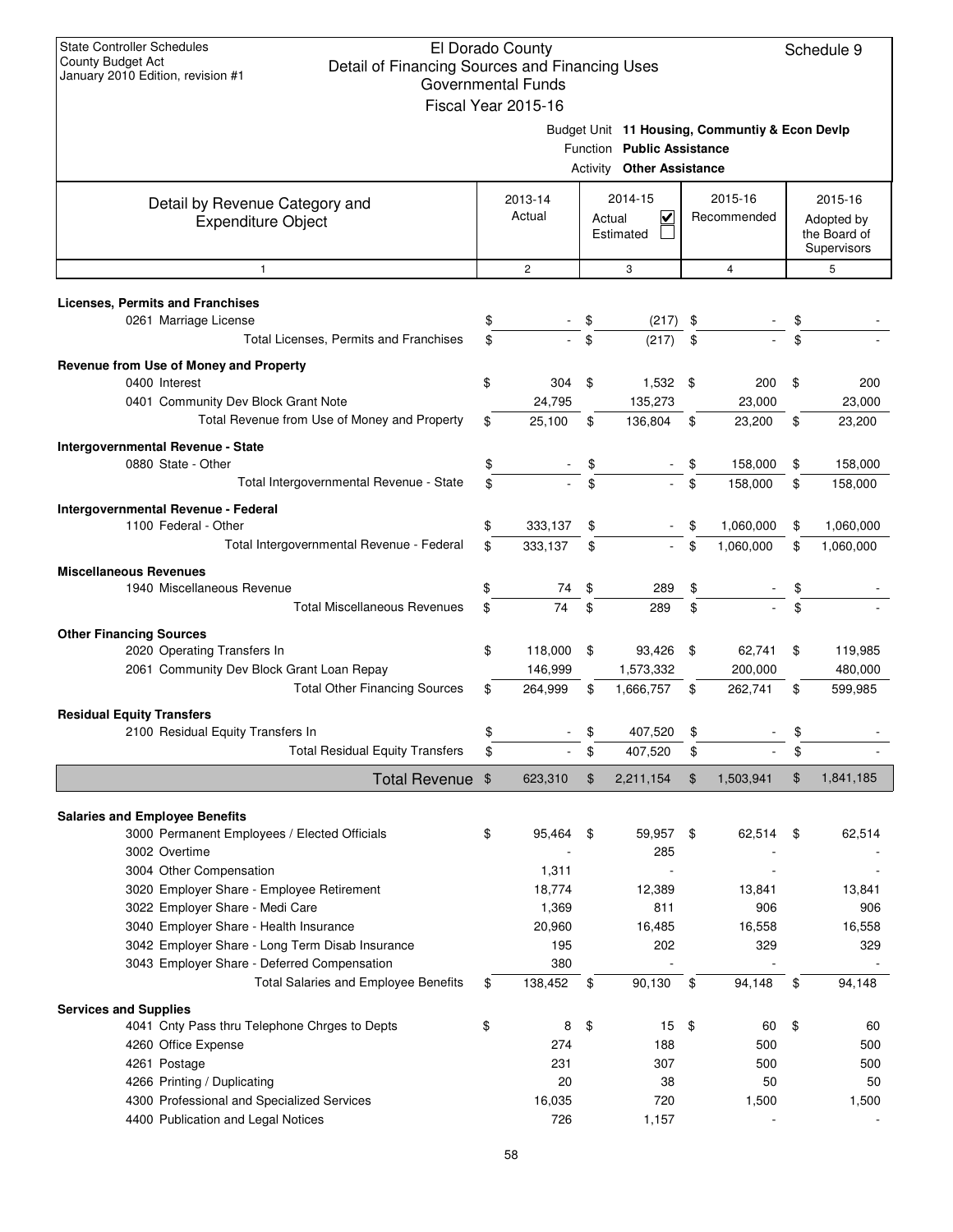| <b>State Controller Schedules</b>                                   |    |                           |                                                |                  |                  |
|---------------------------------------------------------------------|----|---------------------------|------------------------------------------------|------------------|------------------|
| County Budget Act<br>Detail of Financing Sources and Financing Uses |    | El Dorado County          |                                                |                  | Schedule 9       |
| January 2010 Edition, revision #1                                   |    | <b>Governmental Funds</b> |                                                |                  |                  |
|                                                                     |    | Fiscal Year 2015-16       |                                                |                  |                  |
|                                                                     |    |                           |                                                |                  |                  |
|                                                                     |    |                           | Budget Unit 11 Housing, Communtiy & Econ Devlp |                  |                  |
|                                                                     |    |                           | Function Public Assistance                     |                  |                  |
|                                                                     |    |                           | <b>Activity Other Assistance</b>               |                  |                  |
| Detail by Revenue Category and                                      |    | 2013-14                   | 2014-15                                        | 2015-16          | 2015-16          |
| <b>Expenditure Object</b>                                           |    | Actual                    | $\overline{\mathbf{v}}$<br>Actual              | Recommended      | Adopted by       |
|                                                                     |    |                           | Estimated                                      |                  | the Board of     |
|                                                                     |    |                           |                                                |                  | Supervisors      |
| $\mathbf{1}$                                                        |    | $\overline{c}$            | 3                                              | $\overline{4}$   | 5                |
| 4500 Special Departmental Expense                                   |    | 383,973                   | 341,000                                        | 1,249,183        | 1,586,427        |
| 4501 Special Projects                                               |    | 6,049                     |                                                |                  |                  |
| 4529 Software License                                               |    | 4.750                     |                                                |                  |                  |
| 4602 Employee - Private Auto Mileage                                |    | 19                        |                                                |                  |                  |
| <b>Total Services and Supplies</b>                                  | \$ | 412,085                   | \$<br>343,425                                  | \$<br>1,251,793  | \$<br>1,589,037  |
| <b>Other Charges</b>                                                |    |                           |                                                |                  |                  |
| 5060 Retirement of Other Long Term Debt                             | \$ |                           | \$<br>1,500,000                                | \$               |                  |
| 5100 Interest: Other Long Term Debt                                 |    |                           | 74,322                                         |                  |                  |
| 5300 Interfund Expenditures                                         |    | 7,694                     | 327                                            |                  |                  |
| <b>Total Other Charges</b>                                          | \$ | 7.694                     | \$<br>1,574,649                                | \$               | \$               |
| <b>Other Financing Uses</b>                                         |    |                           |                                                |                  |                  |
| 7000 Operating Transfers Out                                        | \$ |                           | \$<br>47,416                                   | \$<br>158,000    | \$<br>215,244    |
| <b>Total Other Financing Uses</b>                                   | \$ |                           | \$<br>47,416                                   | \$<br>158,000    | \$<br>215,244    |
| <b>Intrafund Transfers</b>                                          |    |                           |                                                |                  |                  |
| 7250 Intrafnd Transfers: Non General Fund                           | \$ |                           | \$<br>13,044                                   | \$<br>223,200    | \$<br>503,200    |
| <b>Total Intrafund Transfers</b>                                    | \$ |                           | \$<br>13,044                                   | \$<br>223,200    | \$<br>503,200    |
| <b>Intrafund Abatement</b>                                          |    |                           |                                                |                  |                  |
| 7380 Intrfnd Abatemnt: Not General Fund                             | \$ |                           | \$<br>$(13,044)$ \$                            | (223, 200)       | \$<br>(503, 200) |
| <b>Total Intrafund Abatement</b>                                    |    |                           | \$<br>(13,044)                                 | \$<br>(223, 200) | \$<br>(503, 200) |
| Total Expenditures/Appropriations \$                                |    | 558,230                   | \$<br>2,055,620                                | \$<br>1,503,941  | \$<br>1,898,429  |
| Net Cost \$                                                         |    | 65,080                    | \$<br>155,534                                  | \$               | \$<br>(57, 244)  |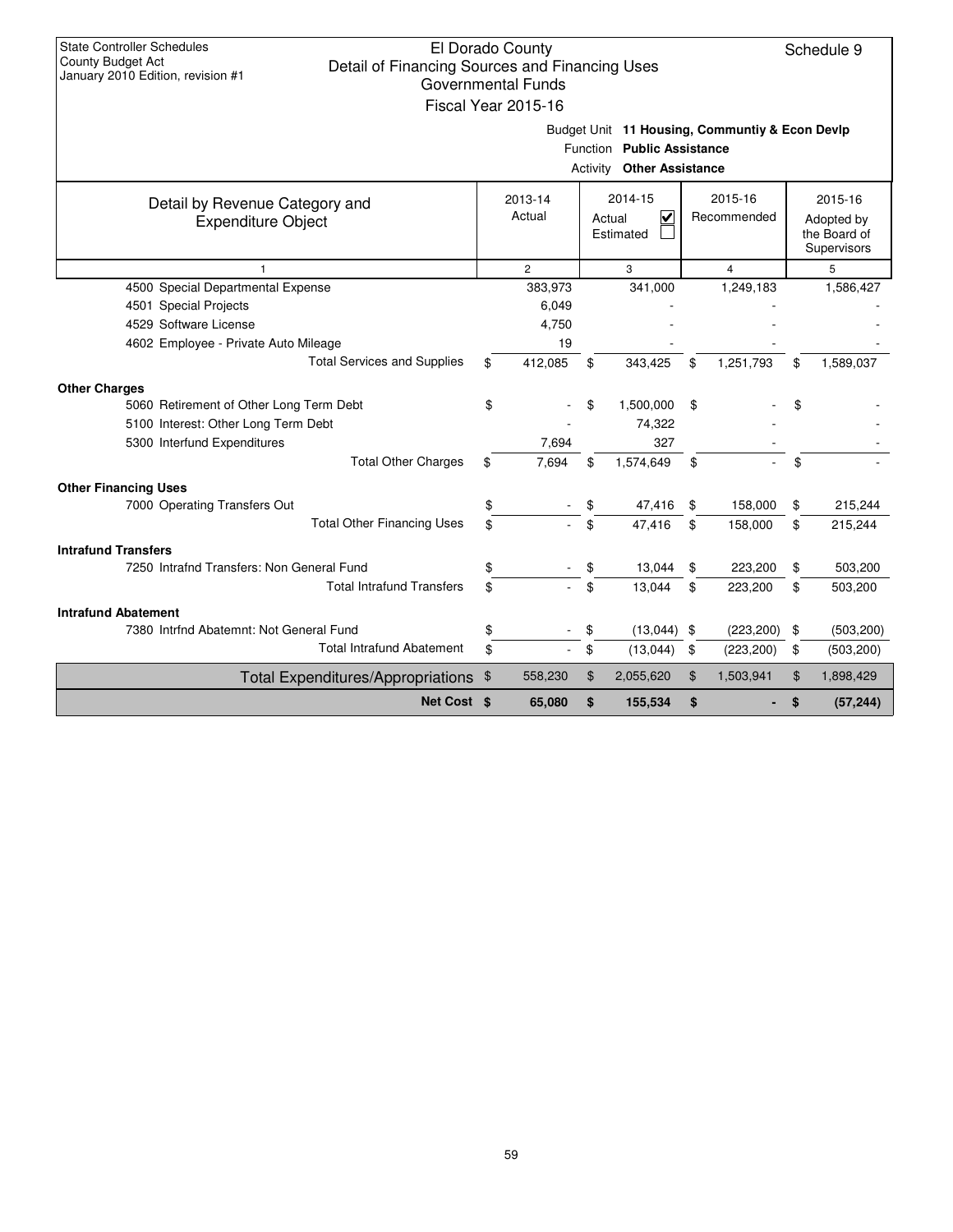| <b>State Controller Schedules</b><br>El Dorado County<br>Schedule 9<br>County Budget Act<br>Detail of Financing Sources and Financing Uses<br>January 2010 Edition, revision #1<br><b>Governmental Funds</b><br>Fiscal Year 2015-16 |    |                   |                |                                                                                         |     |                        |    |                                                      |  |
|-------------------------------------------------------------------------------------------------------------------------------------------------------------------------------------------------------------------------------------|----|-------------------|----------------|-----------------------------------------------------------------------------------------|-----|------------------------|----|------------------------------------------------------|--|
|                                                                                                                                                                                                                                     |    |                   |                | Budget Unit 12 Surveyor<br>Function General Government<br><b>Activity Other General</b> |     |                        |    |                                                      |  |
| Detail by Revenue Category and<br><b>Expenditure Object</b>                                                                                                                                                                         |    | 2013-14<br>Actual |                | 2014-15<br>$\checkmark$<br>Actual<br>Estimated                                          |     | 2015-16<br>Recommended |    | 2015-16<br>Adopted by<br>the Board of<br>Supervisors |  |
| $\mathbf{1}$                                                                                                                                                                                                                        |    | $\mathbf{2}$      |                | 3                                                                                       |     | $\overline{4}$         |    | 5                                                    |  |
| <b>Charges for Services</b>                                                                                                                                                                                                         |    |                   |                |                                                                                         |     |                        |    |                                                      |  |
| 1408 Parcel Map Inspection Fee                                                                                                                                                                                                      | \$ | 66,484            | \$             | 58,667                                                                                  | -\$ | 71,685                 | \$ | 71,685                                               |  |
| 1740 Charges for Services                                                                                                                                                                                                           |    | 22,590            |                | 23,964                                                                                  |     | 19,296                 |    | 19,296                                               |  |
| 1800 Interfund Revenue                                                                                                                                                                                                              |    |                   |                | 10,263                                                                                  |     |                        |    |                                                      |  |
| <b>Total Charges for Services</b>                                                                                                                                                                                                   | \$ | 89,074            | \$             | 92,894                                                                                  | \$  | 90,981                 | \$ | 90,981                                               |  |
| <b>Total Revenue</b>                                                                                                                                                                                                                | \$ | 89,074            | $\mathfrak{F}$ | 92,894                                                                                  | \$  | 90,981                 | \$ | 90,981                                               |  |
|                                                                                                                                                                                                                                     |    |                   |                |                                                                                         |     |                        |    |                                                      |  |
| <b>Salaries and Employee Benefits</b><br>3000 Permanent Employees / Elected Officials                                                                                                                                               | \$ | 955,691           | \$             | 1,056,687                                                                               | -\$ | 745,627                | \$ | 1,143,252                                            |  |
| 3001 Temporary Employees                                                                                                                                                                                                            |    |                   |                |                                                                                         |     | 10,000                 |    | 10,000                                               |  |
| 3002 Overtime                                                                                                                                                                                                                       |    |                   |                | 3,313                                                                                   |     | 3,600                  |    | 3,600                                                |  |
| 3003 Standby Pay                                                                                                                                                                                                                    |    |                   |                | 102                                                                                     |     | 100                    |    | 100                                                  |  |
| 3004 Other Compensation                                                                                                                                                                                                             |    | 11,150            |                | 7,110                                                                                   |     | 5,000                  |    | 5,000                                                |  |
| 3020 Employer Share - Employee Retirement                                                                                                                                                                                           |    | 182,144           |                | 207,268                                                                                 |     | 242,454                |    | 242,454                                              |  |
| 3022 Employer Share - Medi Care                                                                                                                                                                                                     |    | 12,594            |                | 13,871                                                                                  |     | 15,155                 |    | 15,155                                               |  |
| 3040 Employer Share - Health Insurance                                                                                                                                                                                              |    | 123,751           |                | 156,704                                                                                 |     | 148,650                |    | 148,650                                              |  |
| 3042 Employer Share - Long Term Disab Insurance                                                                                                                                                                                     |    | 1,640             |                | 1,725                                                                                   |     | 2,857                  |    | 2,857                                                |  |
| 3043 Employer Share - Deferred Compensation                                                                                                                                                                                         |    | 6,779             |                | 7,401                                                                                   |     | 6,663                  |    | 6,663                                                |  |
| 3046 Retiree Health - Defined Contributions                                                                                                                                                                                         |    | 11,670            |                | 11,722                                                                                  |     | 12,327                 |    | 12,327                                               |  |
| 3060 Employer Share - Workers' Compensation                                                                                                                                                                                         |    | 2,703             |                | 8,258                                                                                   |     | 9,693                  |    | 9,693                                                |  |
| 3080 Flexible Benefits                                                                                                                                                                                                              |    | 6,072             |                | 6,685                                                                                   |     | 18,000                 |    | 18,000                                               |  |
| <b>Total Salaries and Employee Benefits</b>                                                                                                                                                                                         | \$ | 1,314,195         | \$             | 1,480,845                                                                               | \$  | 1,220,126              | \$ | 1,617,751                                            |  |
| <b>Services and Supplies</b>                                                                                                                                                                                                        |    |                   |                |                                                                                         |     |                        |    |                                                      |  |
| 4040 Telephone Company Vendor Payments                                                                                                                                                                                              | \$ | 552               | \$             | 562                                                                                     | \$  | 350                    | \$ | 650                                                  |  |
| 4041 Cnty Pass thru Telephone Chrges to Depts                                                                                                                                                                                       |    | 232               |                | 333                                                                                     |     | 250                    |    | 350                                                  |  |
| 4080 Household Expense                                                                                                                                                                                                              |    | 22                |                | 75                                                                                      |     |                        |    |                                                      |  |
| 4100 Insurance - Premium                                                                                                                                                                                                            |    | 35,406            |                | 62,836                                                                                  |     | 55,510                 |    | 55,510                                               |  |
| 4140 Maintenance - Equipment                                                                                                                                                                                                        |    | 2,699             |                | 1,666                                                                                   |     | 2,400                  |    | 2,803                                                |  |
| 4144 Maintenance - Computer System Supplies                                                                                                                                                                                         |    | 31,283            |                | 34,331                                                                                  |     | 38,000                 |    | 43,457                                               |  |
| 4197 Maintenance - Building Supplies                                                                                                                                                                                                |    |                   |                | 17                                                                                      |     |                        |    |                                                      |  |
| 4220 Memberships                                                                                                                                                                                                                    |    | 928               |                | 559                                                                                     |     |                        |    |                                                      |  |
| 4260 Office Expense                                                                                                                                                                                                                 |    | 6,431             |                | 2,146                                                                                   |     |                        |    | 2,200                                                |  |
| 4261 Postage                                                                                                                                                                                                                        |    | 62                |                | 104                                                                                     |     | 50                     |    | 150                                                  |  |
| 4262 Software                                                                                                                                                                                                                       |    | 400               |                | 400                                                                                     |     | 50                     |    | 1,050                                                |  |
| 4264 Books / Manuals                                                                                                                                                                                                                |    | 207<br>118        |                | 178<br>119                                                                              |     | 200<br>250             |    | 700                                                  |  |
| 4300 Professional and Specialized Services<br>4420 Rents and Leases - Equipment                                                                                                                                                     |    | 5,110             |                | 4,490                                                                                   |     | 5,300                  |    | 1,250<br>6,800                                       |  |
|                                                                                                                                                                                                                                     |    |                   |                |                                                                                         |     |                        |    |                                                      |  |
|                                                                                                                                                                                                                                     |    |                   |                |                                                                                         |     |                        |    |                                                      |  |
| 4460 Small Tools and Instruments                                                                                                                                                                                                    |    | 86                |                | 123                                                                                     |     |                        |    | 500                                                  |  |
| 4461 Minor Equipment                                                                                                                                                                                                                |    | 932               |                | 199                                                                                     |     | 1,000                  |    | 2,500                                                |  |
| 4462 Minor Computer Equipment                                                                                                                                                                                                       |    | 5,039             |                | 3,395                                                                                   |     |                        |    | 5,200                                                |  |
| 4503 Staff Development<br>4529 Software License                                                                                                                                                                                     |    | 1,248             |                | 1,010                                                                                   |     | 7,000                  |    | 1,000                                                |  |
| 4540 Staff Development                                                                                                                                                                                                              |    | 2,382             |                | 40<br>275                                                                               |     |                        |    | 500                                                  |  |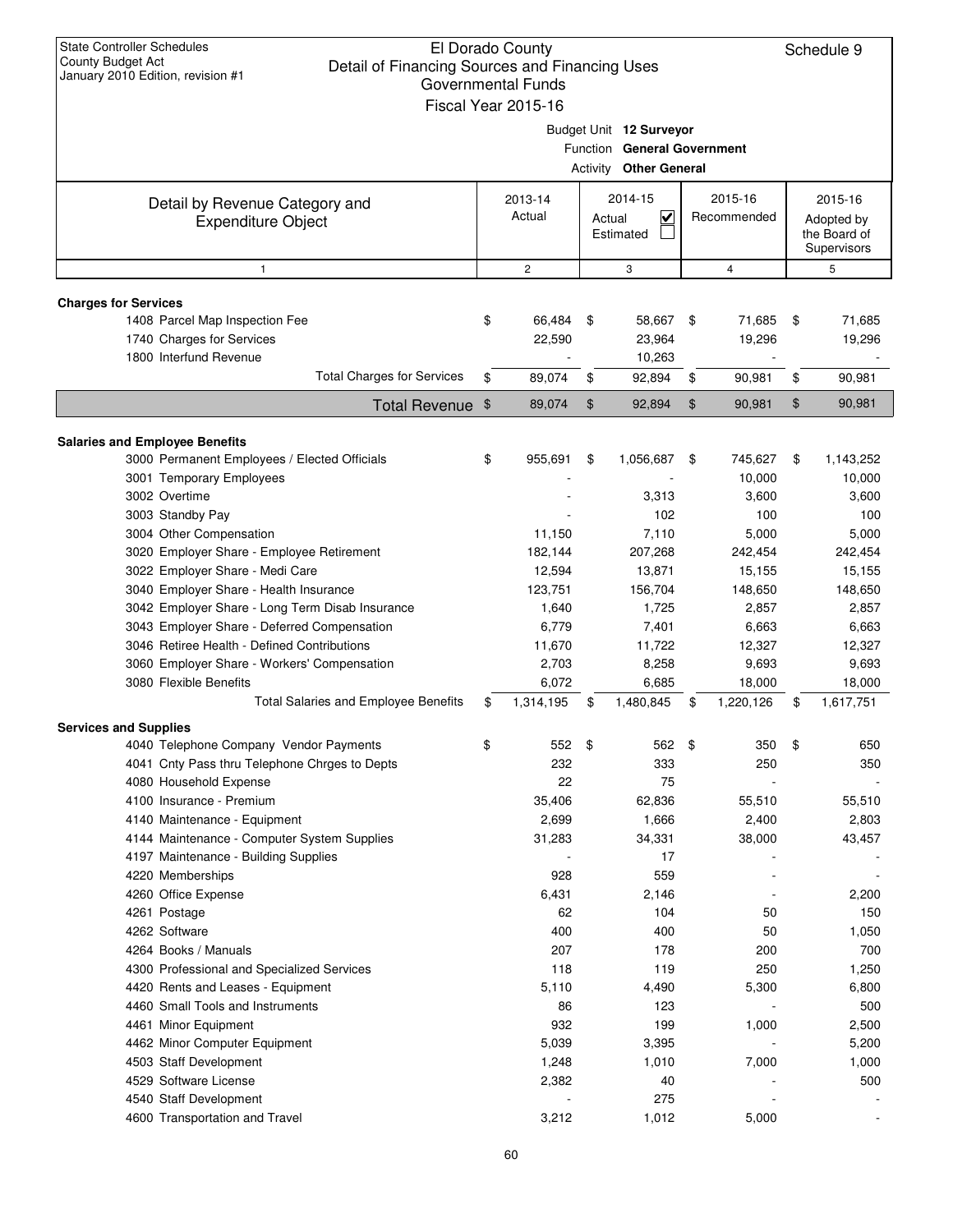| <b>State Controller Schedules</b><br>County Budget Act<br>Detail of Financing Sources and Financing Uses | El Dorado County          |                               |                     | Schedule 9        |
|----------------------------------------------------------------------------------------------------------|---------------------------|-------------------------------|---------------------|-------------------|
| January 2010 Edition, revision #1                                                                        | <b>Governmental Funds</b> |                               |                     |                   |
|                                                                                                          | Fiscal Year 2015-16       |                               |                     |                   |
|                                                                                                          |                           |                               |                     |                   |
|                                                                                                          |                           | Budget Unit 12 Surveyor       |                     |                   |
|                                                                                                          |                           | Function General Government   |                     |                   |
|                                                                                                          |                           | <b>Activity Other General</b> |                     |                   |
| Detail by Revenue Category and                                                                           | 2013-14                   | 2014-15                       | 2015-16             | 2015-16           |
| <b>Expenditure Object</b>                                                                                | Actual                    | V<br>Actual                   | Recommended         | Adopted by        |
|                                                                                                          |                           | Estimated                     |                     | the Board of      |
|                                                                                                          |                           |                               |                     | Supervisors       |
| 1                                                                                                        | $\overline{2}$            | 3                             | $\overline{4}$      | 5                 |
| 4602 Employee - Private Auto Mileage                                                                     | 735                       | 759                           |                     |                   |
| 4606 Fuel Purchases                                                                                      | 146                       | 90                            | 200                 | 700               |
| 4608 Hotel Accommodations                                                                                | 2,815                     | 2,569                         | 8,000               |                   |
| <b>Total Services and Supplies</b>                                                                       | \$<br>100,045             | \$<br>117,288                 | \$<br>123,560       | \$<br>125,320     |
| <b>Other Charges</b>                                                                                     |                           |                               |                     |                   |
| 5300 Interfund Expenditures                                                                              | \$<br>360                 | \$<br>119                     | \$<br>300           | \$<br>300         |
| <b>Total Other Charges</b>                                                                               | \$<br>360                 | \$<br>119                     | \$<br>300           | \$<br>300         |
| <b>Fixed Assets</b>                                                                                      |                           |                               |                     |                   |
| 6040 Fixed Assets - Equipment                                                                            | \$<br>2,148               | \$                            | \$                  | \$                |
| 6041 Fixed Assets - Data Proc Sys Devel Equip                                                            |                           |                               | 1,760               |                   |
| 6042 Fixed Assets - Computer Sys Equipment                                                               | 1,757                     |                               |                     |                   |
| <b>Total Fixed Assets</b>                                                                                | \$<br>3,905               | \$                            | \$<br>1.760         | \$                |
| <b>Intrafund Transfers</b>                                                                               |                           |                               |                     |                   |
| 7223 Intrafnd: Mail Service                                                                              | \$<br>2.161               | \$<br>2,251                   | \$<br>2,467         | \$<br>2,467       |
| 7224 Intrafnd: Stores Support                                                                            | 73                        | 130                           | 172                 | 172               |
| 7231 Intrafnd: IS Programming Support                                                                    | 20,438                    | 16,448                        |                     |                   |
| <b>Total Intrafund Transfers</b>                                                                         | \$<br>22,672              | \$<br>18,829                  | \$<br>2,639         | \$<br>2,639       |
| <b>Intrafund Abatement</b>                                                                               |                           |                               |                     |                   |
| 7350 Intrfnd Abatemnt: Only General Fund                                                                 | \$                        | \$                            | \$                  | \$<br>(126, 891)  |
| <b>Total Intrafund Abatement</b>                                                                         | \$                        | \$                            | \$                  | \$<br>(126, 891)  |
| Total Expenditures/Appropriations \$                                                                     | 1,441,177                 | \$<br>1,617,081               | \$<br>1,348,385     | \$<br>1,619,119   |
| Net Cost \$                                                                                              | (1,352,103)               | \$<br>(1,524,187)             | \$<br>(1, 257, 404) | \$<br>(1,528,138) |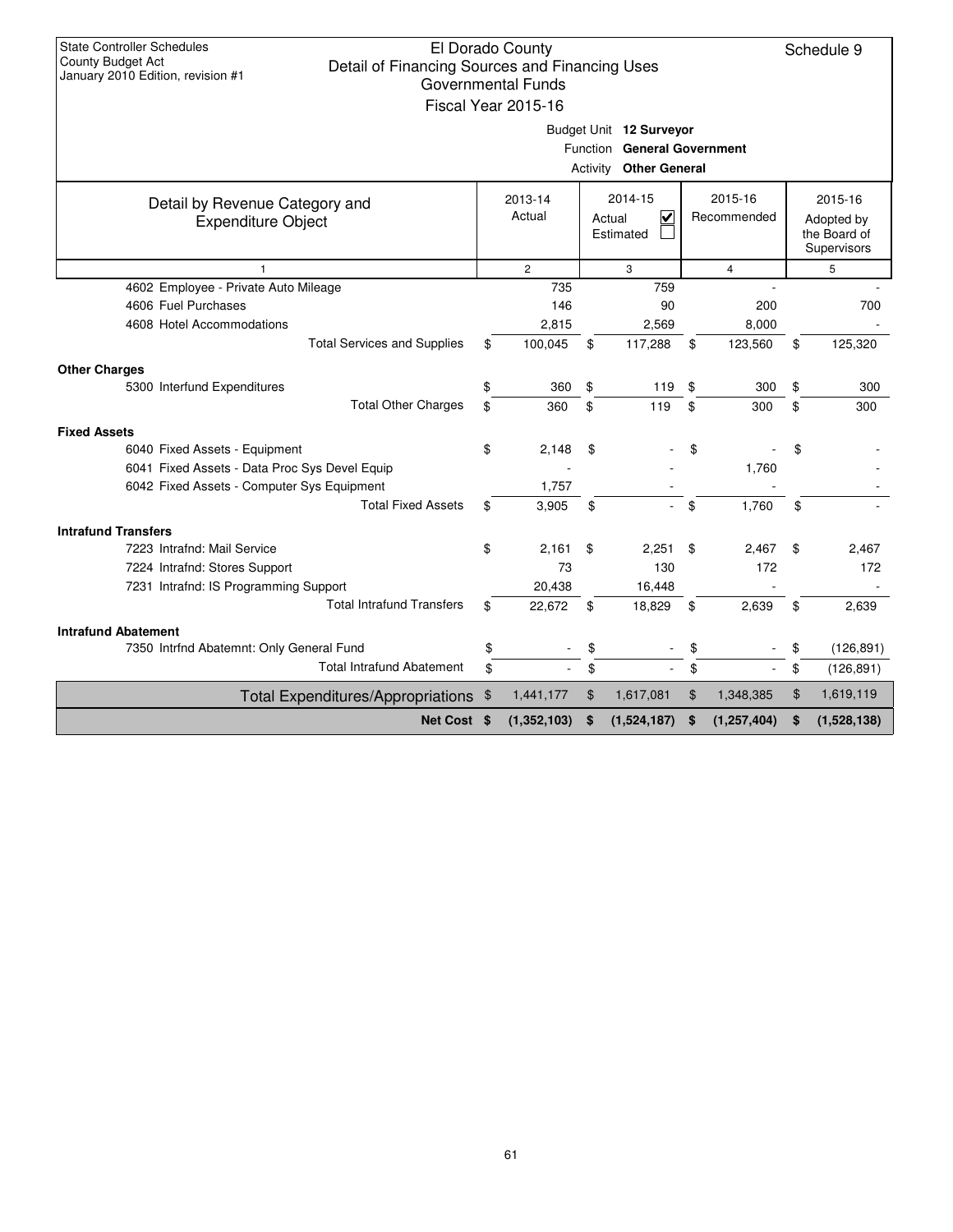| <b>State Controller Schedules</b><br>County Budget Act<br>January 2010 Edition, revision #1      | El Dorado County<br>Schedule 9<br>Detail of Financing Sources and Financing Uses<br><b>Governmental Funds</b><br>Fiscal Year 2015-16<br>Budget Unit 13 Tobacco Settlement<br>Function General Government<br>Activity<br><b>Other General</b> |                              |                                     |                        |                                                      |  |  |
|--------------------------------------------------------------------------------------------------|----------------------------------------------------------------------------------------------------------------------------------------------------------------------------------------------------------------------------------------------|------------------------------|-------------------------------------|------------------------|------------------------------------------------------|--|--|
| Detail by Revenue Category and<br><b>Expenditure Object</b>                                      |                                                                                                                                                                                                                                              | 2013-14<br>Actual            | 2014-15<br>V<br>Actual<br>Estimated | 2015-16<br>Recommended | 2015-16<br>Adopted by<br>the Board of<br>Supervisors |  |  |
| 1                                                                                                |                                                                                                                                                                                                                                              | $\overline{2}$               | 3                                   | $\overline{4}$         | 5                                                    |  |  |
| Revenue from Use of Money and Property<br>0400 Interest                                          |                                                                                                                                                                                                                                              | \$                           | \$                                  | \$                     | \$                                                   |  |  |
| Total Revenue from Use of Money and Property                                                     |                                                                                                                                                                                                                                              | \$                           | \$<br>$\sim$                        | \$                     | \$                                                   |  |  |
|                                                                                                  | Total Revenue \$                                                                                                                                                                                                                             |                              | \$                                  | \$                     | \$                                                   |  |  |
| <b>Other Financing Uses</b><br>7000 Operating Transfers Out<br><b>Total Other Financing Uses</b> |                                                                                                                                                                                                                                              | 13,956<br>\$<br>\$<br>13,956 | \$<br>\$                            | \$<br>\$               | \$<br>\$                                             |  |  |
| Total Expenditures/Appropriations \$                                                             |                                                                                                                                                                                                                                              | 13,956                       | \$                                  | \$                     | \$                                                   |  |  |
|                                                                                                  | Net Cost \$                                                                                                                                                                                                                                  | (13, 955)                    | \$                                  | \$                     | S                                                    |  |  |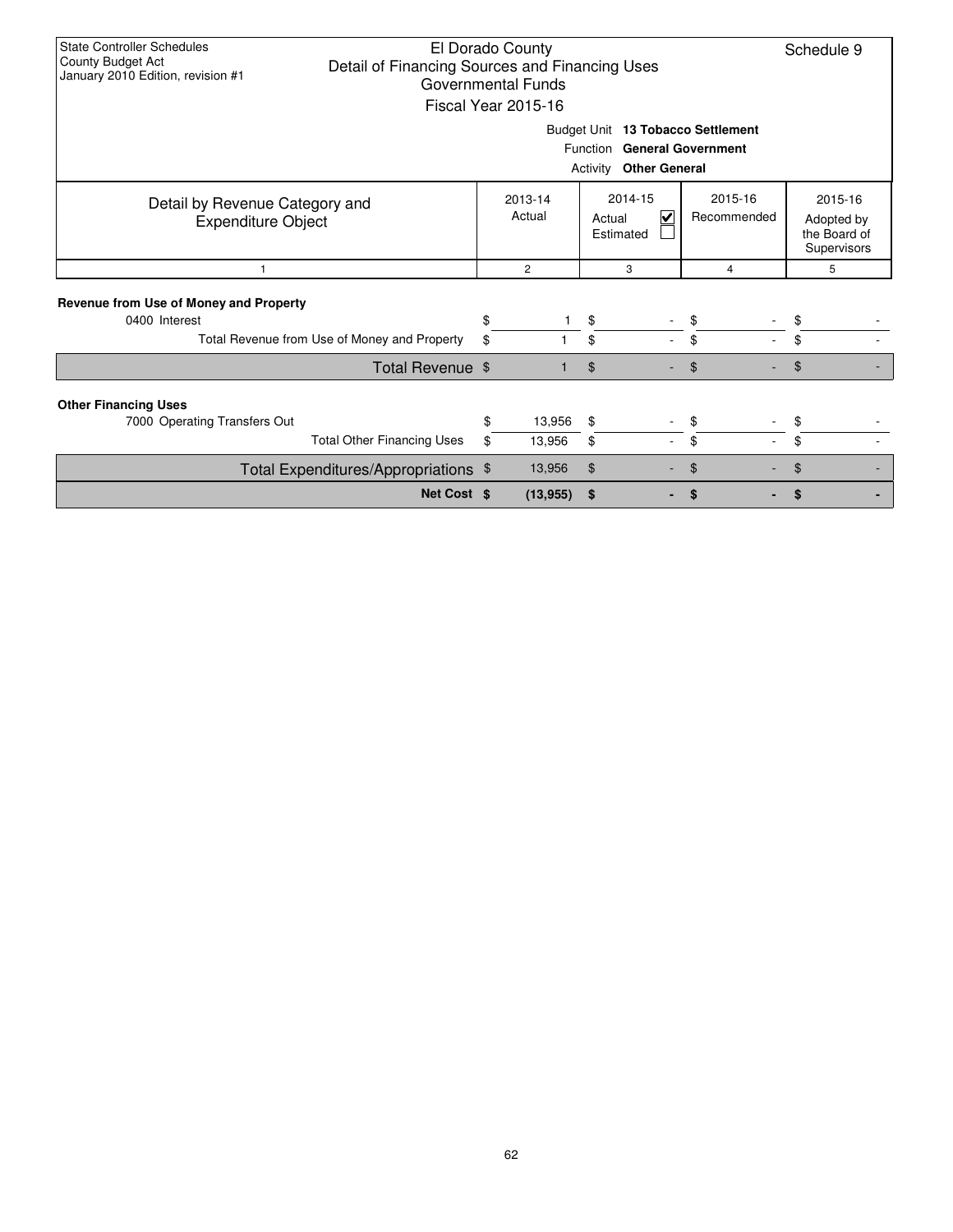| <b>State Controller Schedules</b><br>El Dorado County<br>Schedule 9<br><b>County Budget Act</b><br>Detail of Financing Sources and Financing Uses<br>January 2010 Edition, revision #1<br><b>Governmental Funds</b><br>Fiscal Year 2015-16<br>Budget Unit 13 Federal Forest Reserve |                                                              |    |                                                                     |          |          |                |                                                      |            |  |
|-------------------------------------------------------------------------------------------------------------------------------------------------------------------------------------------------------------------------------------------------------------------------------------|--------------------------------------------------------------|----|---------------------------------------------------------------------|----------|----------|----------------|------------------------------------------------------|------------|--|
|                                                                                                                                                                                                                                                                                     | Function General Government<br><b>Activity Other General</b> |    |                                                                     |          |          |                |                                                      |            |  |
| Detail by Revenue Category and<br><b>Expenditure Object</b>                                                                                                                                                                                                                         |                                                              |    | 2015-16<br>2013-14<br>2014-15<br>Actual<br>⊽<br>Actual<br>Estimated |          |          | Recommended    | 2015-16<br>Adopted by<br>the Board of<br>Supervisors |            |  |
| $\mathbf{1}$                                                                                                                                                                                                                                                                        |                                                              |    | $\overline{c}$                                                      |          | 3        | $\overline{4}$ |                                                      | 5          |  |
| Revenue from Use of Money and Property                                                                                                                                                                                                                                              |                                                              |    |                                                                     |          |          |                |                                                      |            |  |
| 0400 Interest                                                                                                                                                                                                                                                                       |                                                              | \$ | 260                                                                 | \$       | 368      | \$             | \$                                                   | 66         |  |
| Total Revenue from Use of Money and Property                                                                                                                                                                                                                                        |                                                              | \$ | 260                                                                 | \$       | 368      | \$             | \$                                                   | 66         |  |
| Intergovernmental Revenue - Federal                                                                                                                                                                                                                                                 |                                                              |    |                                                                     |          |          |                |                                                      |            |  |
| 1070 Federal - Forest Reserve Revenue                                                                                                                                                                                                                                               |                                                              | \$ | 136,673                                                             | \$       | 127,558  | \$             | \$                                                   |            |  |
|                                                                                                                                                                                                                                                                                     | Total Intergovernmental Revenue - Federal                    | \$ | 136,673                                                             | \$       | 127,558  | \$             | \$                                                   |            |  |
| <b>Other Financing Sources</b>                                                                                                                                                                                                                                                      |                                                              |    |                                                                     |          |          |                |                                                      |            |  |
| 2020 Operating Transfers In                                                                                                                                                                                                                                                         |                                                              | \$ | 24,978                                                              | \$       |          | \$             | \$                                                   |            |  |
|                                                                                                                                                                                                                                                                                     | <b>Total Other Financing Sources</b>                         | \$ | 24,978                                                              | \$       |          | \$             | \$                                                   |            |  |
|                                                                                                                                                                                                                                                                                     | Total Revenue \$                                             |    | 161,912                                                             | \$       | 127,926  | \$             | \$                                                   | 66         |  |
|                                                                                                                                                                                                                                                                                     |                                                              |    |                                                                     |          |          |                |                                                      |            |  |
| <b>Services and Supplies</b><br>4501 Special Projects                                                                                                                                                                                                                               |                                                              | \$ | 51,000                                                              | \$       | 68,347   | \$             | \$                                                   | 63,996     |  |
|                                                                                                                                                                                                                                                                                     | <b>Total Services and Supplies</b>                           | \$ | 51,000                                                              | \$       | 68,347   | \$             | \$                                                   | 63,996     |  |
|                                                                                                                                                                                                                                                                                     |                                                              |    |                                                                     |          |          |                |                                                      |            |  |
| <b>Other Financing Uses</b><br>7000 Operating Transfers Out                                                                                                                                                                                                                         |                                                              | \$ |                                                                     |          | 68,346   | \$             | \$                                                   | 63,996     |  |
| <b>Total Other Financing Uses</b>                                                                                                                                                                                                                                                   |                                                              |    |                                                                     | \$<br>\$ | 68,346   | \$             | \$                                                   | 63,996     |  |
|                                                                                                                                                                                                                                                                                     |                                                              |    |                                                                     |          |          |                |                                                      |            |  |
| Total Expenditures/Appropriations \$                                                                                                                                                                                                                                                |                                                              |    | 51,000                                                              | \$       | 136,693  | \$             | \$                                                   | 127,992    |  |
|                                                                                                                                                                                                                                                                                     | Net Cost \$                                                  |    | 110,912                                                             | \$       | (8, 767) | \$             | \$                                                   | (127, 926) |  |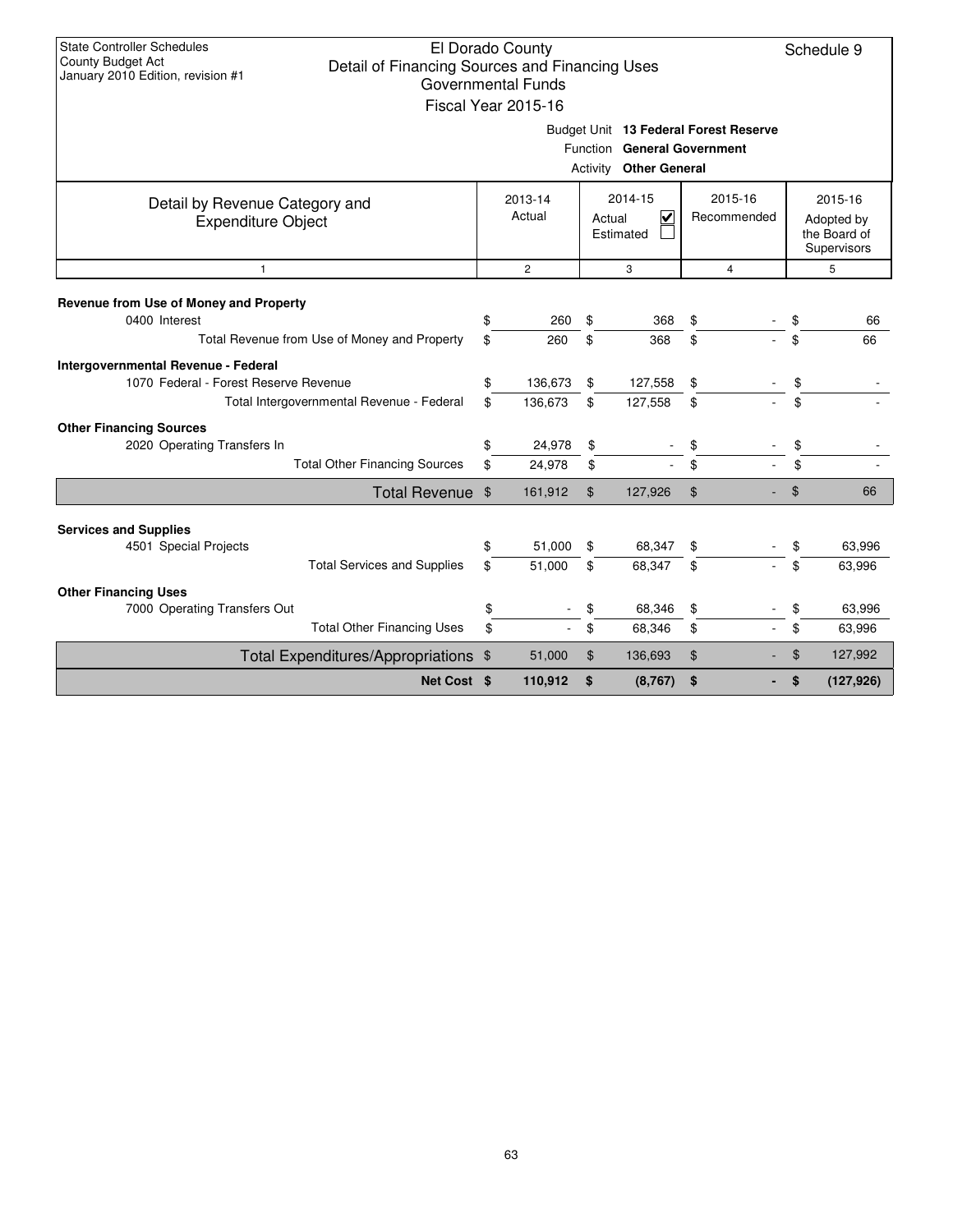| Budget Unit 15 Gen Fund Other Operations<br>Function General Government<br><b>Activity Other General</b><br>2015-16<br>2014-15<br>2015-16<br>2013-14<br>Detail by Revenue Category and<br>$\overline{\mathbf{v}}$<br>Actual<br>Recommended<br>Actual<br>Adopted by<br><b>Expenditure Object</b><br>the Board of<br>Estimated<br>Supervisors<br>$\overline{c}$<br>3<br>$\overline{4}$<br>5<br>$\mathbf{1}$<br><b>Taxes</b><br>0100 Property Taxes - Current Secured<br>52,448,731<br>55,180,305<br>58,658,181<br>57,387,517<br>\$<br>\$<br>\$<br>\$<br>0110 Property Taxes - Current Unsecured<br>1,052,249<br>1,170,380<br>1,206,446<br>1,217,195<br>0120 Property Taxes - Prior Secured<br>26,770<br>(12,092)<br>(11, 919)<br>27,841<br>0130 Property Taxes - Prior Unsecured<br>(8, 393)<br>21,501<br>22,240<br>22,361<br>0140 Supplemental Property Taxes - Current<br>796,828<br>683,143<br>780,000<br>710,469<br>0150 Supplemental Property Taxes - Prior<br>310,837<br>395,157<br>464,825<br>410,963<br>0160 Sales and Use Tax<br>7,608,572<br>7,960,777<br>8,676,116<br>8,279,208<br>0162 In-Lieu Local Sales and Use Tax<br>2,639,090<br>2,701,917<br>3,069,804<br>2,809,994<br>0171 Hotel and Motel Occupancy Tax<br>2,125,202<br>2,558,349<br>2,560,277<br>2,558,349<br>0172 Property Transfer Tax<br>1,924,898<br>1,938,312<br>1,926,673<br>2,015,844<br>0174 Timber Yield Tax<br>86,654<br>82,905<br>85,000<br>82,905<br>0178 Tax Loss Reserve<br>3,040,962<br>3,144,961<br>3,000,000<br>3,000,000<br>0179 Property Tax In-Lieu of Vehicle License Fee<br>16,155,386<br>17,654,873<br>16,975,839<br>17,641,681<br><b>Total Taxes</b><br>88,168,924<br>92,840,316<br>98,079,324<br>96,177,519<br>\$<br>\$<br>\$<br>\$<br>0251 Franchise - Garbage<br>275,000<br>318,936<br>941,000<br>\$<br>\$<br>\$<br>\$<br>941,000<br>0252 Franchise - Cable<br>701,397<br>772,009<br>700,000<br>772,009<br>Total Licenses, Permits and Franchises<br>976,397<br>\$<br>\$<br>1,090,945<br>1,641,000<br>\$<br>1,713,009<br>\$<br>0346 Asset Forfeiture - State<br>\$<br>278<br>\$<br>\$<br>\$<br>0360 Penalties and Costs on Delinguent Taxes<br>377,610<br>256,286<br>234,072<br>256,286<br>Total Fines, Forfeitures and Penalties<br>377,888<br>256,286<br>234,072<br>256,286<br>\$<br>\$<br>\$<br>Ψ<br>Revenue from Use of Money and Property<br>0400 Interest<br>\$<br>147,618<br>173,863<br>\$<br>133,000<br>\$<br>170,000<br>\$<br>Total Revenue from Use of Money and Property<br>\$<br>\$<br>173,863<br>\$<br>\$<br>147,618<br>133,000<br>170,000<br>Intergovernmental Revenue - State<br>0540 State - Motor Vehicle In-lieu Tax<br>\$<br>65,445<br>\$<br>63,168<br>\$<br>70,000<br>\$<br>70,000<br>66,131<br>0543 State - Vehicle License Collection<br>66,131<br>121,213<br>66,131<br>0544 State - Veh Lic Realignment - MentHith<br>34,633<br>34,633<br>0545 State - Veh Lic Realignment - Health<br>4,721,221<br>3,995,894<br>1,993,990<br>1,993,990<br>0546 State - Veh Lic Realignment - Soc Serv<br>1,160,201<br>4,562,598<br>891,635<br>891,635<br>0820 State - Homeowners' Property Tax Relief<br>596,713<br>594,949<br>595,000<br>596,713<br>0881 State - Mandated Reimbursements<br>20,000<br>290,000<br>3,349,724<br>0908 State - Tobacco Settlement Fund<br>1,434,891<br>1,420,485<br>1,500,000<br>1,500,000<br>Total Intergovernmental Revenue - State<br>8,042,837<br>14,109,796<br>5,171,389<br>\$<br>\$<br>5,443,102<br>\$<br>\$<br>\$<br>\$<br>1080 Federal - Grazing Fee<br>59<br>83<br>\$<br>70<br>\$<br>70<br>1090 Federal - In-Lieu Taxes<br>327,838<br>408,925<br>300,000<br>400,000<br>Total Intergovernmental Revenue - Federal<br>409,008<br>327,896<br>300,070<br>400,070<br>\$<br>\$<br>\$<br>\$<br>1200 Other - Governmental Agencies<br>\$<br>219,404<br>\$<br>239,542<br>\$<br>281,700<br>\$<br>239,542<br>1207 Shingle Springs Rancheria<br>5,100,000<br>5,200,000<br>5,100,000<br>5,100,000 | <b>State Controller Schedules</b><br>El Dorado County<br>Schedule 9<br><b>County Budget Act</b><br>Detail of Financing Sources and Financing Uses<br>January 2010 Edition, revision #1<br><b>Governmental Funds</b><br>Fiscal Year 2015-16 |  |  |  |  |  |  |  |  |  |  |
|-----------------------------------------------------------------------------------------------------------------------------------------------------------------------------------------------------------------------------------------------------------------------------------------------------------------------------------------------------------------------------------------------------------------------------------------------------------------------------------------------------------------------------------------------------------------------------------------------------------------------------------------------------------------------------------------------------------------------------------------------------------------------------------------------------------------------------------------------------------------------------------------------------------------------------------------------------------------------------------------------------------------------------------------------------------------------------------------------------------------------------------------------------------------------------------------------------------------------------------------------------------------------------------------------------------------------------------------------------------------------------------------------------------------------------------------------------------------------------------------------------------------------------------------------------------------------------------------------------------------------------------------------------------------------------------------------------------------------------------------------------------------------------------------------------------------------------------------------------------------------------------------------------------------------------------------------------------------------------------------------------------------------------------------------------------------------------------------------------------------------------------------------------------------------------------------------------------------------------------------------------------------------------------------------------------------------------------------------------------------------------------------------------------------------------------------------------------------------------------------------------------------------------------------------------------------------------------------------------------------------------------------------------------------------------------------------------------------------------------------------------------------------------------------------------------------------------------------------------------------------------------------------------------------------------------------------------------------------------------------------------------------------------------------------------------------------------------------------------------------------------------------------------------------------------------------------------------------------------------------------------------------------------------------------------------------------------------------------------------------------------------------------------------------------------------------------------------------------------------------------------------------------------------------------------------------------------------------------------------------------------------------------------------------------------------------------------------------------------------------------------------------------------------------------------------------------------------------------------------------------------------------------------------------------------------|--------------------------------------------------------------------------------------------------------------------------------------------------------------------------------------------------------------------------------------------|--|--|--|--|--|--|--|--|--|--|
|                                                                                                                                                                                                                                                                                                                                                                                                                                                                                                                                                                                                                                                                                                                                                                                                                                                                                                                                                                                                                                                                                                                                                                                                                                                                                                                                                                                                                                                                                                                                                                                                                                                                                                                                                                                                                                                                                                                                                                                                                                                                                                                                                                                                                                                                                                                                                                                                                                                                                                                                                                                                                                                                                                                                                                                                                                                                                                                                                                                                                                                                                                                                                                                                                                                                                                                                                                                                                                                                                                                                                                                                                                                                                                                                                                                                                                                                                                                                   |                                                                                                                                                                                                                                            |  |  |  |  |  |  |  |  |  |  |
|                                                                                                                                                                                                                                                                                                                                                                                                                                                                                                                                                                                                                                                                                                                                                                                                                                                                                                                                                                                                                                                                                                                                                                                                                                                                                                                                                                                                                                                                                                                                                                                                                                                                                                                                                                                                                                                                                                                                                                                                                                                                                                                                                                                                                                                                                                                                                                                                                                                                                                                                                                                                                                                                                                                                                                                                                                                                                                                                                                                                                                                                                                                                                                                                                                                                                                                                                                                                                                                                                                                                                                                                                                                                                                                                                                                                                                                                                                                                   |                                                                                                                                                                                                                                            |  |  |  |  |  |  |  |  |  |  |
|                                                                                                                                                                                                                                                                                                                                                                                                                                                                                                                                                                                                                                                                                                                                                                                                                                                                                                                                                                                                                                                                                                                                                                                                                                                                                                                                                                                                                                                                                                                                                                                                                                                                                                                                                                                                                                                                                                                                                                                                                                                                                                                                                                                                                                                                                                                                                                                                                                                                                                                                                                                                                                                                                                                                                                                                                                                                                                                                                                                                                                                                                                                                                                                                                                                                                                                                                                                                                                                                                                                                                                                                                                                                                                                                                                                                                                                                                                                                   |                                                                                                                                                                                                                                            |  |  |  |  |  |  |  |  |  |  |
|                                                                                                                                                                                                                                                                                                                                                                                                                                                                                                                                                                                                                                                                                                                                                                                                                                                                                                                                                                                                                                                                                                                                                                                                                                                                                                                                                                                                                                                                                                                                                                                                                                                                                                                                                                                                                                                                                                                                                                                                                                                                                                                                                                                                                                                                                                                                                                                                                                                                                                                                                                                                                                                                                                                                                                                                                                                                                                                                                                                                                                                                                                                                                                                                                                                                                                                                                                                                                                                                                                                                                                                                                                                                                                                                                                                                                                                                                                                                   |                                                                                                                                                                                                                                            |  |  |  |  |  |  |  |  |  |  |
|                                                                                                                                                                                                                                                                                                                                                                                                                                                                                                                                                                                                                                                                                                                                                                                                                                                                                                                                                                                                                                                                                                                                                                                                                                                                                                                                                                                                                                                                                                                                                                                                                                                                                                                                                                                                                                                                                                                                                                                                                                                                                                                                                                                                                                                                                                                                                                                                                                                                                                                                                                                                                                                                                                                                                                                                                                                                                                                                                                                                                                                                                                                                                                                                                                                                                                                                                                                                                                                                                                                                                                                                                                                                                                                                                                                                                                                                                                                                   |                                                                                                                                                                                                                                            |  |  |  |  |  |  |  |  |  |  |
|                                                                                                                                                                                                                                                                                                                                                                                                                                                                                                                                                                                                                                                                                                                                                                                                                                                                                                                                                                                                                                                                                                                                                                                                                                                                                                                                                                                                                                                                                                                                                                                                                                                                                                                                                                                                                                                                                                                                                                                                                                                                                                                                                                                                                                                                                                                                                                                                                                                                                                                                                                                                                                                                                                                                                                                                                                                                                                                                                                                                                                                                                                                                                                                                                                                                                                                                                                                                                                                                                                                                                                                                                                                                                                                                                                                                                                                                                                                                   |                                                                                                                                                                                                                                            |  |  |  |  |  |  |  |  |  |  |
|                                                                                                                                                                                                                                                                                                                                                                                                                                                                                                                                                                                                                                                                                                                                                                                                                                                                                                                                                                                                                                                                                                                                                                                                                                                                                                                                                                                                                                                                                                                                                                                                                                                                                                                                                                                                                                                                                                                                                                                                                                                                                                                                                                                                                                                                                                                                                                                                                                                                                                                                                                                                                                                                                                                                                                                                                                                                                                                                                                                                                                                                                                                                                                                                                                                                                                                                                                                                                                                                                                                                                                                                                                                                                                                                                                                                                                                                                                                                   |                                                                                                                                                                                                                                            |  |  |  |  |  |  |  |  |  |  |
|                                                                                                                                                                                                                                                                                                                                                                                                                                                                                                                                                                                                                                                                                                                                                                                                                                                                                                                                                                                                                                                                                                                                                                                                                                                                                                                                                                                                                                                                                                                                                                                                                                                                                                                                                                                                                                                                                                                                                                                                                                                                                                                                                                                                                                                                                                                                                                                                                                                                                                                                                                                                                                                                                                                                                                                                                                                                                                                                                                                                                                                                                                                                                                                                                                                                                                                                                                                                                                                                                                                                                                                                                                                                                                                                                                                                                                                                                                                                   |                                                                                                                                                                                                                                            |  |  |  |  |  |  |  |  |  |  |
|                                                                                                                                                                                                                                                                                                                                                                                                                                                                                                                                                                                                                                                                                                                                                                                                                                                                                                                                                                                                                                                                                                                                                                                                                                                                                                                                                                                                                                                                                                                                                                                                                                                                                                                                                                                                                                                                                                                                                                                                                                                                                                                                                                                                                                                                                                                                                                                                                                                                                                                                                                                                                                                                                                                                                                                                                                                                                                                                                                                                                                                                                                                                                                                                                                                                                                                                                                                                                                                                                                                                                                                                                                                                                                                                                                                                                                                                                                                                   |                                                                                                                                                                                                                                            |  |  |  |  |  |  |  |  |  |  |
|                                                                                                                                                                                                                                                                                                                                                                                                                                                                                                                                                                                                                                                                                                                                                                                                                                                                                                                                                                                                                                                                                                                                                                                                                                                                                                                                                                                                                                                                                                                                                                                                                                                                                                                                                                                                                                                                                                                                                                                                                                                                                                                                                                                                                                                                                                                                                                                                                                                                                                                                                                                                                                                                                                                                                                                                                                                                                                                                                                                                                                                                                                                                                                                                                                                                                                                                                                                                                                                                                                                                                                                                                                                                                                                                                                                                                                                                                                                                   |                                                                                                                                                                                                                                            |  |  |  |  |  |  |  |  |  |  |
|                                                                                                                                                                                                                                                                                                                                                                                                                                                                                                                                                                                                                                                                                                                                                                                                                                                                                                                                                                                                                                                                                                                                                                                                                                                                                                                                                                                                                                                                                                                                                                                                                                                                                                                                                                                                                                                                                                                                                                                                                                                                                                                                                                                                                                                                                                                                                                                                                                                                                                                                                                                                                                                                                                                                                                                                                                                                                                                                                                                                                                                                                                                                                                                                                                                                                                                                                                                                                                                                                                                                                                                                                                                                                                                                                                                                                                                                                                                                   |                                                                                                                                                                                                                                            |  |  |  |  |  |  |  |  |  |  |
|                                                                                                                                                                                                                                                                                                                                                                                                                                                                                                                                                                                                                                                                                                                                                                                                                                                                                                                                                                                                                                                                                                                                                                                                                                                                                                                                                                                                                                                                                                                                                                                                                                                                                                                                                                                                                                                                                                                                                                                                                                                                                                                                                                                                                                                                                                                                                                                                                                                                                                                                                                                                                                                                                                                                                                                                                                                                                                                                                                                                                                                                                                                                                                                                                                                                                                                                                                                                                                                                                                                                                                                                                                                                                                                                                                                                                                                                                                                                   |                                                                                                                                                                                                                                            |  |  |  |  |  |  |  |  |  |  |
|                                                                                                                                                                                                                                                                                                                                                                                                                                                                                                                                                                                                                                                                                                                                                                                                                                                                                                                                                                                                                                                                                                                                                                                                                                                                                                                                                                                                                                                                                                                                                                                                                                                                                                                                                                                                                                                                                                                                                                                                                                                                                                                                                                                                                                                                                                                                                                                                                                                                                                                                                                                                                                                                                                                                                                                                                                                                                                                                                                                                                                                                                                                                                                                                                                                                                                                                                                                                                                                                                                                                                                                                                                                                                                                                                                                                                                                                                                                                   |                                                                                                                                                                                                                                            |  |  |  |  |  |  |  |  |  |  |
|                                                                                                                                                                                                                                                                                                                                                                                                                                                                                                                                                                                                                                                                                                                                                                                                                                                                                                                                                                                                                                                                                                                                                                                                                                                                                                                                                                                                                                                                                                                                                                                                                                                                                                                                                                                                                                                                                                                                                                                                                                                                                                                                                                                                                                                                                                                                                                                                                                                                                                                                                                                                                                                                                                                                                                                                                                                                                                                                                                                                                                                                                                                                                                                                                                                                                                                                                                                                                                                                                                                                                                                                                                                                                                                                                                                                                                                                                                                                   |                                                                                                                                                                                                                                            |  |  |  |  |  |  |  |  |  |  |
|                                                                                                                                                                                                                                                                                                                                                                                                                                                                                                                                                                                                                                                                                                                                                                                                                                                                                                                                                                                                                                                                                                                                                                                                                                                                                                                                                                                                                                                                                                                                                                                                                                                                                                                                                                                                                                                                                                                                                                                                                                                                                                                                                                                                                                                                                                                                                                                                                                                                                                                                                                                                                                                                                                                                                                                                                                                                                                                                                                                                                                                                                                                                                                                                                                                                                                                                                                                                                                                                                                                                                                                                                                                                                                                                                                                                                                                                                                                                   |                                                                                                                                                                                                                                            |  |  |  |  |  |  |  |  |  |  |
|                                                                                                                                                                                                                                                                                                                                                                                                                                                                                                                                                                                                                                                                                                                                                                                                                                                                                                                                                                                                                                                                                                                                                                                                                                                                                                                                                                                                                                                                                                                                                                                                                                                                                                                                                                                                                                                                                                                                                                                                                                                                                                                                                                                                                                                                                                                                                                                                                                                                                                                                                                                                                                                                                                                                                                                                                                                                                                                                                                                                                                                                                                                                                                                                                                                                                                                                                                                                                                                                                                                                                                                                                                                                                                                                                                                                                                                                                                                                   |                                                                                                                                                                                                                                            |  |  |  |  |  |  |  |  |  |  |
|                                                                                                                                                                                                                                                                                                                                                                                                                                                                                                                                                                                                                                                                                                                                                                                                                                                                                                                                                                                                                                                                                                                                                                                                                                                                                                                                                                                                                                                                                                                                                                                                                                                                                                                                                                                                                                                                                                                                                                                                                                                                                                                                                                                                                                                                                                                                                                                                                                                                                                                                                                                                                                                                                                                                                                                                                                                                                                                                                                                                                                                                                                                                                                                                                                                                                                                                                                                                                                                                                                                                                                                                                                                                                                                                                                                                                                                                                                                                   |                                                                                                                                                                                                                                            |  |  |  |  |  |  |  |  |  |  |
|                                                                                                                                                                                                                                                                                                                                                                                                                                                                                                                                                                                                                                                                                                                                                                                                                                                                                                                                                                                                                                                                                                                                                                                                                                                                                                                                                                                                                                                                                                                                                                                                                                                                                                                                                                                                                                                                                                                                                                                                                                                                                                                                                                                                                                                                                                                                                                                                                                                                                                                                                                                                                                                                                                                                                                                                                                                                                                                                                                                                                                                                                                                                                                                                                                                                                                                                                                                                                                                                                                                                                                                                                                                                                                                                                                                                                                                                                                                                   |                                                                                                                                                                                                                                            |  |  |  |  |  |  |  |  |  |  |
|                                                                                                                                                                                                                                                                                                                                                                                                                                                                                                                                                                                                                                                                                                                                                                                                                                                                                                                                                                                                                                                                                                                                                                                                                                                                                                                                                                                                                                                                                                                                                                                                                                                                                                                                                                                                                                                                                                                                                                                                                                                                                                                                                                                                                                                                                                                                                                                                                                                                                                                                                                                                                                                                                                                                                                                                                                                                                                                                                                                                                                                                                                                                                                                                                                                                                                                                                                                                                                                                                                                                                                                                                                                                                                                                                                                                                                                                                                                                   |                                                                                                                                                                                                                                            |  |  |  |  |  |  |  |  |  |  |
|                                                                                                                                                                                                                                                                                                                                                                                                                                                                                                                                                                                                                                                                                                                                                                                                                                                                                                                                                                                                                                                                                                                                                                                                                                                                                                                                                                                                                                                                                                                                                                                                                                                                                                                                                                                                                                                                                                                                                                                                                                                                                                                                                                                                                                                                                                                                                                                                                                                                                                                                                                                                                                                                                                                                                                                                                                                                                                                                                                                                                                                                                                                                                                                                                                                                                                                                                                                                                                                                                                                                                                                                                                                                                                                                                                                                                                                                                                                                   | <b>Licenses, Permits and Franchises</b>                                                                                                                                                                                                    |  |  |  |  |  |  |  |  |  |  |
|                                                                                                                                                                                                                                                                                                                                                                                                                                                                                                                                                                                                                                                                                                                                                                                                                                                                                                                                                                                                                                                                                                                                                                                                                                                                                                                                                                                                                                                                                                                                                                                                                                                                                                                                                                                                                                                                                                                                                                                                                                                                                                                                                                                                                                                                                                                                                                                                                                                                                                                                                                                                                                                                                                                                                                                                                                                                                                                                                                                                                                                                                                                                                                                                                                                                                                                                                                                                                                                                                                                                                                                                                                                                                                                                                                                                                                                                                                                                   |                                                                                                                                                                                                                                            |  |  |  |  |  |  |  |  |  |  |
|                                                                                                                                                                                                                                                                                                                                                                                                                                                                                                                                                                                                                                                                                                                                                                                                                                                                                                                                                                                                                                                                                                                                                                                                                                                                                                                                                                                                                                                                                                                                                                                                                                                                                                                                                                                                                                                                                                                                                                                                                                                                                                                                                                                                                                                                                                                                                                                                                                                                                                                                                                                                                                                                                                                                                                                                                                                                                                                                                                                                                                                                                                                                                                                                                                                                                                                                                                                                                                                                                                                                                                                                                                                                                                                                                                                                                                                                                                                                   |                                                                                                                                                                                                                                            |  |  |  |  |  |  |  |  |  |  |
|                                                                                                                                                                                                                                                                                                                                                                                                                                                                                                                                                                                                                                                                                                                                                                                                                                                                                                                                                                                                                                                                                                                                                                                                                                                                                                                                                                                                                                                                                                                                                                                                                                                                                                                                                                                                                                                                                                                                                                                                                                                                                                                                                                                                                                                                                                                                                                                                                                                                                                                                                                                                                                                                                                                                                                                                                                                                                                                                                                                                                                                                                                                                                                                                                                                                                                                                                                                                                                                                                                                                                                                                                                                                                                                                                                                                                                                                                                                                   |                                                                                                                                                                                                                                            |  |  |  |  |  |  |  |  |  |  |
|                                                                                                                                                                                                                                                                                                                                                                                                                                                                                                                                                                                                                                                                                                                                                                                                                                                                                                                                                                                                                                                                                                                                                                                                                                                                                                                                                                                                                                                                                                                                                                                                                                                                                                                                                                                                                                                                                                                                                                                                                                                                                                                                                                                                                                                                                                                                                                                                                                                                                                                                                                                                                                                                                                                                                                                                                                                                                                                                                                                                                                                                                                                                                                                                                                                                                                                                                                                                                                                                                                                                                                                                                                                                                                                                                                                                                                                                                                                                   | <b>Fines, Forfeitures and Penalties</b>                                                                                                                                                                                                    |  |  |  |  |  |  |  |  |  |  |
|                                                                                                                                                                                                                                                                                                                                                                                                                                                                                                                                                                                                                                                                                                                                                                                                                                                                                                                                                                                                                                                                                                                                                                                                                                                                                                                                                                                                                                                                                                                                                                                                                                                                                                                                                                                                                                                                                                                                                                                                                                                                                                                                                                                                                                                                                                                                                                                                                                                                                                                                                                                                                                                                                                                                                                                                                                                                                                                                                                                                                                                                                                                                                                                                                                                                                                                                                                                                                                                                                                                                                                                                                                                                                                                                                                                                                                                                                                                                   |                                                                                                                                                                                                                                            |  |  |  |  |  |  |  |  |  |  |
|                                                                                                                                                                                                                                                                                                                                                                                                                                                                                                                                                                                                                                                                                                                                                                                                                                                                                                                                                                                                                                                                                                                                                                                                                                                                                                                                                                                                                                                                                                                                                                                                                                                                                                                                                                                                                                                                                                                                                                                                                                                                                                                                                                                                                                                                                                                                                                                                                                                                                                                                                                                                                                                                                                                                                                                                                                                                                                                                                                                                                                                                                                                                                                                                                                                                                                                                                                                                                                                                                                                                                                                                                                                                                                                                                                                                                                                                                                                                   |                                                                                                                                                                                                                                            |  |  |  |  |  |  |  |  |  |  |
|                                                                                                                                                                                                                                                                                                                                                                                                                                                                                                                                                                                                                                                                                                                                                                                                                                                                                                                                                                                                                                                                                                                                                                                                                                                                                                                                                                                                                                                                                                                                                                                                                                                                                                                                                                                                                                                                                                                                                                                                                                                                                                                                                                                                                                                                                                                                                                                                                                                                                                                                                                                                                                                                                                                                                                                                                                                                                                                                                                                                                                                                                                                                                                                                                                                                                                                                                                                                                                                                                                                                                                                                                                                                                                                                                                                                                                                                                                                                   |                                                                                                                                                                                                                                            |  |  |  |  |  |  |  |  |  |  |
|                                                                                                                                                                                                                                                                                                                                                                                                                                                                                                                                                                                                                                                                                                                                                                                                                                                                                                                                                                                                                                                                                                                                                                                                                                                                                                                                                                                                                                                                                                                                                                                                                                                                                                                                                                                                                                                                                                                                                                                                                                                                                                                                                                                                                                                                                                                                                                                                                                                                                                                                                                                                                                                                                                                                                                                                                                                                                                                                                                                                                                                                                                                                                                                                                                                                                                                                                                                                                                                                                                                                                                                                                                                                                                                                                                                                                                                                                                                                   |                                                                                                                                                                                                                                            |  |  |  |  |  |  |  |  |  |  |
|                                                                                                                                                                                                                                                                                                                                                                                                                                                                                                                                                                                                                                                                                                                                                                                                                                                                                                                                                                                                                                                                                                                                                                                                                                                                                                                                                                                                                                                                                                                                                                                                                                                                                                                                                                                                                                                                                                                                                                                                                                                                                                                                                                                                                                                                                                                                                                                                                                                                                                                                                                                                                                                                                                                                                                                                                                                                                                                                                                                                                                                                                                                                                                                                                                                                                                                                                                                                                                                                                                                                                                                                                                                                                                                                                                                                                                                                                                                                   |                                                                                                                                                                                                                                            |  |  |  |  |  |  |  |  |  |  |
|                                                                                                                                                                                                                                                                                                                                                                                                                                                                                                                                                                                                                                                                                                                                                                                                                                                                                                                                                                                                                                                                                                                                                                                                                                                                                                                                                                                                                                                                                                                                                                                                                                                                                                                                                                                                                                                                                                                                                                                                                                                                                                                                                                                                                                                                                                                                                                                                                                                                                                                                                                                                                                                                                                                                                                                                                                                                                                                                                                                                                                                                                                                                                                                                                                                                                                                                                                                                                                                                                                                                                                                                                                                                                                                                                                                                                                                                                                                                   |                                                                                                                                                                                                                                            |  |  |  |  |  |  |  |  |  |  |
|                                                                                                                                                                                                                                                                                                                                                                                                                                                                                                                                                                                                                                                                                                                                                                                                                                                                                                                                                                                                                                                                                                                                                                                                                                                                                                                                                                                                                                                                                                                                                                                                                                                                                                                                                                                                                                                                                                                                                                                                                                                                                                                                                                                                                                                                                                                                                                                                                                                                                                                                                                                                                                                                                                                                                                                                                                                                                                                                                                                                                                                                                                                                                                                                                                                                                                                                                                                                                                                                                                                                                                                                                                                                                                                                                                                                                                                                                                                                   |                                                                                                                                                                                                                                            |  |  |  |  |  |  |  |  |  |  |
|                                                                                                                                                                                                                                                                                                                                                                                                                                                                                                                                                                                                                                                                                                                                                                                                                                                                                                                                                                                                                                                                                                                                                                                                                                                                                                                                                                                                                                                                                                                                                                                                                                                                                                                                                                                                                                                                                                                                                                                                                                                                                                                                                                                                                                                                                                                                                                                                                                                                                                                                                                                                                                                                                                                                                                                                                                                                                                                                                                                                                                                                                                                                                                                                                                                                                                                                                                                                                                                                                                                                                                                                                                                                                                                                                                                                                                                                                                                                   |                                                                                                                                                                                                                                            |  |  |  |  |  |  |  |  |  |  |
|                                                                                                                                                                                                                                                                                                                                                                                                                                                                                                                                                                                                                                                                                                                                                                                                                                                                                                                                                                                                                                                                                                                                                                                                                                                                                                                                                                                                                                                                                                                                                                                                                                                                                                                                                                                                                                                                                                                                                                                                                                                                                                                                                                                                                                                                                                                                                                                                                                                                                                                                                                                                                                                                                                                                                                                                                                                                                                                                                                                                                                                                                                                                                                                                                                                                                                                                                                                                                                                                                                                                                                                                                                                                                                                                                                                                                                                                                                                                   |                                                                                                                                                                                                                                            |  |  |  |  |  |  |  |  |  |  |
|                                                                                                                                                                                                                                                                                                                                                                                                                                                                                                                                                                                                                                                                                                                                                                                                                                                                                                                                                                                                                                                                                                                                                                                                                                                                                                                                                                                                                                                                                                                                                                                                                                                                                                                                                                                                                                                                                                                                                                                                                                                                                                                                                                                                                                                                                                                                                                                                                                                                                                                                                                                                                                                                                                                                                                                                                                                                                                                                                                                                                                                                                                                                                                                                                                                                                                                                                                                                                                                                                                                                                                                                                                                                                                                                                                                                                                                                                                                                   |                                                                                                                                                                                                                                            |  |  |  |  |  |  |  |  |  |  |
|                                                                                                                                                                                                                                                                                                                                                                                                                                                                                                                                                                                                                                                                                                                                                                                                                                                                                                                                                                                                                                                                                                                                                                                                                                                                                                                                                                                                                                                                                                                                                                                                                                                                                                                                                                                                                                                                                                                                                                                                                                                                                                                                                                                                                                                                                                                                                                                                                                                                                                                                                                                                                                                                                                                                                                                                                                                                                                                                                                                                                                                                                                                                                                                                                                                                                                                                                                                                                                                                                                                                                                                                                                                                                                                                                                                                                                                                                                                                   |                                                                                                                                                                                                                                            |  |  |  |  |  |  |  |  |  |  |
|                                                                                                                                                                                                                                                                                                                                                                                                                                                                                                                                                                                                                                                                                                                                                                                                                                                                                                                                                                                                                                                                                                                                                                                                                                                                                                                                                                                                                                                                                                                                                                                                                                                                                                                                                                                                                                                                                                                                                                                                                                                                                                                                                                                                                                                                                                                                                                                                                                                                                                                                                                                                                                                                                                                                                                                                                                                                                                                                                                                                                                                                                                                                                                                                                                                                                                                                                                                                                                                                                                                                                                                                                                                                                                                                                                                                                                                                                                                                   |                                                                                                                                                                                                                                            |  |  |  |  |  |  |  |  |  |  |
|                                                                                                                                                                                                                                                                                                                                                                                                                                                                                                                                                                                                                                                                                                                                                                                                                                                                                                                                                                                                                                                                                                                                                                                                                                                                                                                                                                                                                                                                                                                                                                                                                                                                                                                                                                                                                                                                                                                                                                                                                                                                                                                                                                                                                                                                                                                                                                                                                                                                                                                                                                                                                                                                                                                                                                                                                                                                                                                                                                                                                                                                                                                                                                                                                                                                                                                                                                                                                                                                                                                                                                                                                                                                                                                                                                                                                                                                                                                                   |                                                                                                                                                                                                                                            |  |  |  |  |  |  |  |  |  |  |
|                                                                                                                                                                                                                                                                                                                                                                                                                                                                                                                                                                                                                                                                                                                                                                                                                                                                                                                                                                                                                                                                                                                                                                                                                                                                                                                                                                                                                                                                                                                                                                                                                                                                                                                                                                                                                                                                                                                                                                                                                                                                                                                                                                                                                                                                                                                                                                                                                                                                                                                                                                                                                                                                                                                                                                                                                                                                                                                                                                                                                                                                                                                                                                                                                                                                                                                                                                                                                                                                                                                                                                                                                                                                                                                                                                                                                                                                                                                                   |                                                                                                                                                                                                                                            |  |  |  |  |  |  |  |  |  |  |
|                                                                                                                                                                                                                                                                                                                                                                                                                                                                                                                                                                                                                                                                                                                                                                                                                                                                                                                                                                                                                                                                                                                                                                                                                                                                                                                                                                                                                                                                                                                                                                                                                                                                                                                                                                                                                                                                                                                                                                                                                                                                                                                                                                                                                                                                                                                                                                                                                                                                                                                                                                                                                                                                                                                                                                                                                                                                                                                                                                                                                                                                                                                                                                                                                                                                                                                                                                                                                                                                                                                                                                                                                                                                                                                                                                                                                                                                                                                                   |                                                                                                                                                                                                                                            |  |  |  |  |  |  |  |  |  |  |
|                                                                                                                                                                                                                                                                                                                                                                                                                                                                                                                                                                                                                                                                                                                                                                                                                                                                                                                                                                                                                                                                                                                                                                                                                                                                                                                                                                                                                                                                                                                                                                                                                                                                                                                                                                                                                                                                                                                                                                                                                                                                                                                                                                                                                                                                                                                                                                                                                                                                                                                                                                                                                                                                                                                                                                                                                                                                                                                                                                                                                                                                                                                                                                                                                                                                                                                                                                                                                                                                                                                                                                                                                                                                                                                                                                                                                                                                                                                                   |                                                                                                                                                                                                                                            |  |  |  |  |  |  |  |  |  |  |
|                                                                                                                                                                                                                                                                                                                                                                                                                                                                                                                                                                                                                                                                                                                                                                                                                                                                                                                                                                                                                                                                                                                                                                                                                                                                                                                                                                                                                                                                                                                                                                                                                                                                                                                                                                                                                                                                                                                                                                                                                                                                                                                                                                                                                                                                                                                                                                                                                                                                                                                                                                                                                                                                                                                                                                                                                                                                                                                                                                                                                                                                                                                                                                                                                                                                                                                                                                                                                                                                                                                                                                                                                                                                                                                                                                                                                                                                                                                                   |                                                                                                                                                                                                                                            |  |  |  |  |  |  |  |  |  |  |
|                                                                                                                                                                                                                                                                                                                                                                                                                                                                                                                                                                                                                                                                                                                                                                                                                                                                                                                                                                                                                                                                                                                                                                                                                                                                                                                                                                                                                                                                                                                                                                                                                                                                                                                                                                                                                                                                                                                                                                                                                                                                                                                                                                                                                                                                                                                                                                                                                                                                                                                                                                                                                                                                                                                                                                                                                                                                                                                                                                                                                                                                                                                                                                                                                                                                                                                                                                                                                                                                                                                                                                                                                                                                                                                                                                                                                                                                                                                                   | Intergovernmental Revenue - Federal                                                                                                                                                                                                        |  |  |  |  |  |  |  |  |  |  |
|                                                                                                                                                                                                                                                                                                                                                                                                                                                                                                                                                                                                                                                                                                                                                                                                                                                                                                                                                                                                                                                                                                                                                                                                                                                                                                                                                                                                                                                                                                                                                                                                                                                                                                                                                                                                                                                                                                                                                                                                                                                                                                                                                                                                                                                                                                                                                                                                                                                                                                                                                                                                                                                                                                                                                                                                                                                                                                                                                                                                                                                                                                                                                                                                                                                                                                                                                                                                                                                                                                                                                                                                                                                                                                                                                                                                                                                                                                                                   |                                                                                                                                                                                                                                            |  |  |  |  |  |  |  |  |  |  |
|                                                                                                                                                                                                                                                                                                                                                                                                                                                                                                                                                                                                                                                                                                                                                                                                                                                                                                                                                                                                                                                                                                                                                                                                                                                                                                                                                                                                                                                                                                                                                                                                                                                                                                                                                                                                                                                                                                                                                                                                                                                                                                                                                                                                                                                                                                                                                                                                                                                                                                                                                                                                                                                                                                                                                                                                                                                                                                                                                                                                                                                                                                                                                                                                                                                                                                                                                                                                                                                                                                                                                                                                                                                                                                                                                                                                                                                                                                                                   |                                                                                                                                                                                                                                            |  |  |  |  |  |  |  |  |  |  |
|                                                                                                                                                                                                                                                                                                                                                                                                                                                                                                                                                                                                                                                                                                                                                                                                                                                                                                                                                                                                                                                                                                                                                                                                                                                                                                                                                                                                                                                                                                                                                                                                                                                                                                                                                                                                                                                                                                                                                                                                                                                                                                                                                                                                                                                                                                                                                                                                                                                                                                                                                                                                                                                                                                                                                                                                                                                                                                                                                                                                                                                                                                                                                                                                                                                                                                                                                                                                                                                                                                                                                                                                                                                                                                                                                                                                                                                                                                                                   |                                                                                                                                                                                                                                            |  |  |  |  |  |  |  |  |  |  |
|                                                                                                                                                                                                                                                                                                                                                                                                                                                                                                                                                                                                                                                                                                                                                                                                                                                                                                                                                                                                                                                                                                                                                                                                                                                                                                                                                                                                                                                                                                                                                                                                                                                                                                                                                                                                                                                                                                                                                                                                                                                                                                                                                                                                                                                                                                                                                                                                                                                                                                                                                                                                                                                                                                                                                                                                                                                                                                                                                                                                                                                                                                                                                                                                                                                                                                                                                                                                                                                                                                                                                                                                                                                                                                                                                                                                                                                                                                                                   | <b>Revenue Other Governmental Agencies</b>                                                                                                                                                                                                 |  |  |  |  |  |  |  |  |  |  |
|                                                                                                                                                                                                                                                                                                                                                                                                                                                                                                                                                                                                                                                                                                                                                                                                                                                                                                                                                                                                                                                                                                                                                                                                                                                                                                                                                                                                                                                                                                                                                                                                                                                                                                                                                                                                                                                                                                                                                                                                                                                                                                                                                                                                                                                                                                                                                                                                                                                                                                                                                                                                                                                                                                                                                                                                                                                                                                                                                                                                                                                                                                                                                                                                                                                                                                                                                                                                                                                                                                                                                                                                                                                                                                                                                                                                                                                                                                                                   |                                                                                                                                                                                                                                            |  |  |  |  |  |  |  |  |  |  |
|                                                                                                                                                                                                                                                                                                                                                                                                                                                                                                                                                                                                                                                                                                                                                                                                                                                                                                                                                                                                                                                                                                                                                                                                                                                                                                                                                                                                                                                                                                                                                                                                                                                                                                                                                                                                                                                                                                                                                                                                                                                                                                                                                                                                                                                                                                                                                                                                                                                                                                                                                                                                                                                                                                                                                                                                                                                                                                                                                                                                                                                                                                                                                                                                                                                                                                                                                                                                                                                                                                                                                                                                                                                                                                                                                                                                                                                                                                                                   |                                                                                                                                                                                                                                            |  |  |  |  |  |  |  |  |  |  |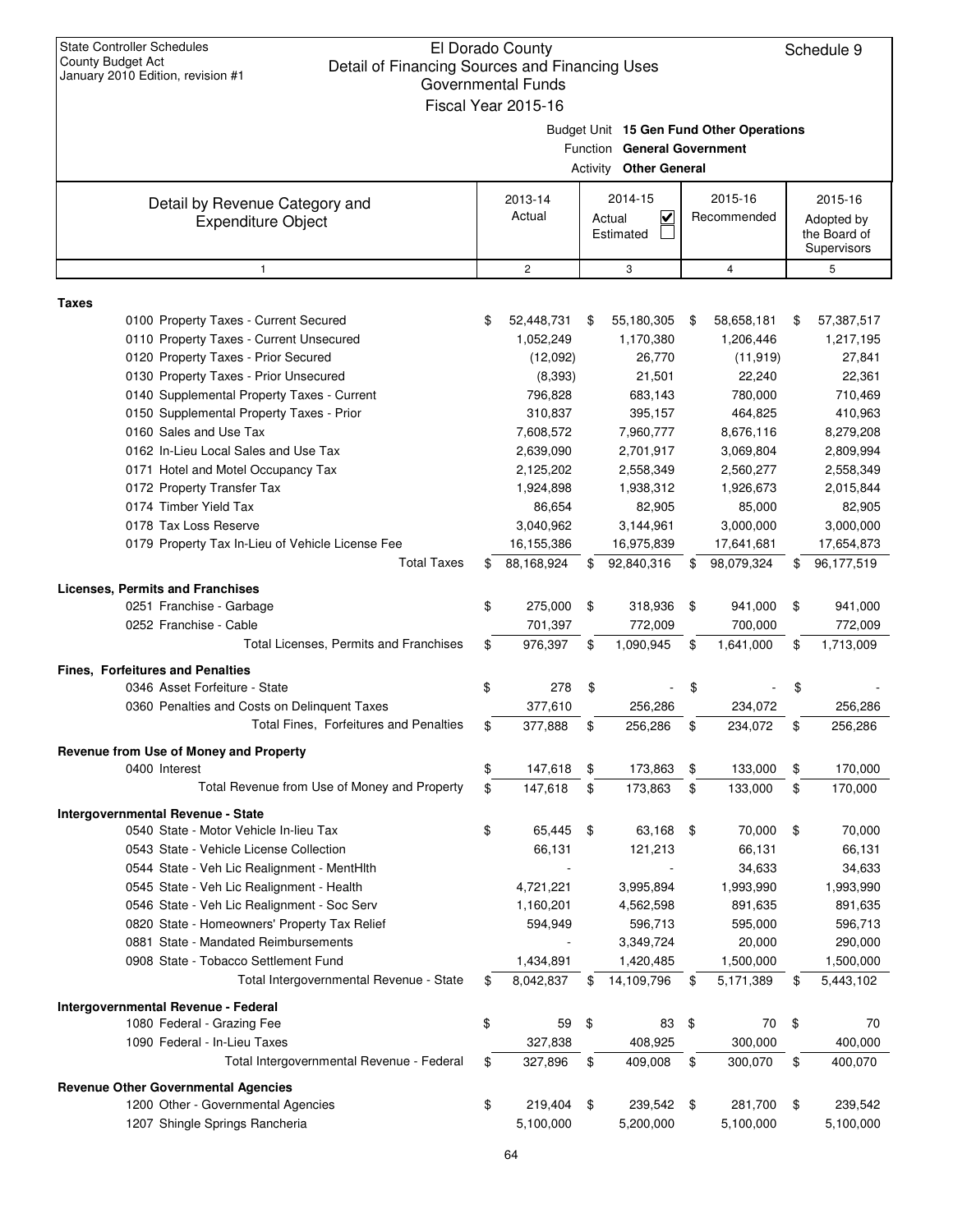| <b>State Controller Schedules</b><br>El Dorado County<br>County Budget Act<br>Detail of Financing Sources and Financing Uses<br>January 2010 Edition, revision #1<br>Governmental Funds<br>Fiscal Year 2015-16 |    |                   |          |                                                     |    |                                          |    |                                                      |  |
|----------------------------------------------------------------------------------------------------------------------------------------------------------------------------------------------------------------|----|-------------------|----------|-----------------------------------------------------|----|------------------------------------------|----|------------------------------------------------------|--|
|                                                                                                                                                                                                                |    |                   | Activity | Function General Government<br><b>Other General</b> |    | Budget Unit 15 Gen Fund Other Operations |    |                                                      |  |
| Detail by Revenue Category and<br><b>Expenditure Object</b>                                                                                                                                                    |    | 2013-14<br>Actual |          | 2014-15<br>⊽<br>Actual<br>Estimated                 |    | 2015-16<br>Recommended                   |    | 2015-16<br>Adopted by<br>the Board of<br>Supervisors |  |
|                                                                                                                                                                                                                |    | $\overline{c}$    |          | 3                                                   |    | $\overline{4}$                           |    | 5                                                    |  |
| Total Revenue Other Governmental Agencies                                                                                                                                                                      | \$ | 5,319,404         | \$       | 5,439,542                                           | \$ | 5,381,700                                | \$ | 5,339,542                                            |  |
| <b>Charges for Services</b>                                                                                                                                                                                    |    |                   |          |                                                     |    |                                          |    |                                                      |  |
| 1300 Assessment and Tax Collection Fees                                                                                                                                                                        | \$ | 1,504,650         | \$       | 1,180,004                                           | \$ | 1,182,051                                | \$ | 1,180,004                                            |  |
| 1600 Recording Fees                                                                                                                                                                                            |    | 168,406           |          | 196,402                                             |    | 182,735                                  |    | 196,402                                              |  |
| 1800 Interfund Revenue                                                                                                                                                                                         |    | (160, 033)        |          | 2,888,686                                           |    | 3,703,414                                |    | 3,651,491                                            |  |
| <b>Total Charges for Services</b>                                                                                                                                                                              | \$ | 1,513,023         | \$       | 4,265,092                                           | \$ | 5,068,200                                | \$ | 5,027,897                                            |  |
| <b>Miscellaneous Revenues</b>                                                                                                                                                                                  |    |                   |          |                                                     |    |                                          |    |                                                      |  |
| 1940 Miscellaneous Revenue                                                                                                                                                                                     | \$ | 18,912            | \$       |                                                     | \$ |                                          | \$ |                                                      |  |
| 1952 Unclaimed Cash                                                                                                                                                                                            |    | 123,628           |          | 35,932                                              |    |                                          |    |                                                      |  |
| 1999 Special Revenue Clearing                                                                                                                                                                                  |    |                   |          | 355                                                 |    |                                          |    |                                                      |  |
| <b>Total Miscellaneous Revenues</b>                                                                                                                                                                            | \$ | 142,540           | \$       | 36,287                                              | \$ |                                          | \$ |                                                      |  |
|                                                                                                                                                                                                                |    |                   |          |                                                     |    |                                          |    |                                                      |  |
| <b>Other Financing Sources</b><br>2020 Operating Transfers In                                                                                                                                                  | \$ | 13,956            | \$       |                                                     | \$ |                                          | \$ |                                                      |  |
| 2061 Community Dev Block Grant Loan Repay                                                                                                                                                                      |    |                   |          | 68,654                                              |    |                                          |    |                                                      |  |
| <b>Total Other Financing Sources</b>                                                                                                                                                                           | \$ | 13,956            | \$       | 68,654                                              | \$ |                                          | \$ |                                                      |  |
|                                                                                                                                                                                                                |    |                   |          |                                                     |    |                                          |    |                                                      |  |
| <b>Total Revenue</b>                                                                                                                                                                                           |    | \$105,030,484     |          | \$118,689,788                                       |    | \$116,008,755                            |    | \$114,527,425                                        |  |
|                                                                                                                                                                                                                |    |                   |          |                                                     |    |                                          |    |                                                      |  |
| <b>Salaries and Employee Benefits</b><br>3000 Permanent Employees / Elected Officials                                                                                                                          | \$ | 19,541            | \$       | 22,260                                              | \$ | 25,000                                   | \$ | 25,000                                               |  |
| 3060 Employer Share - Workers' Compensation                                                                                                                                                                    |    | 53                |          |                                                     |    |                                          |    |                                                      |  |
| <b>Total Salaries and Employee Benefits</b>                                                                                                                                                                    | \$ | 19,594            | \$       | 22,260                                              | \$ | 25,000                                   | \$ | 25,000                                               |  |
|                                                                                                                                                                                                                |    |                   |          |                                                     |    |                                          |    |                                                      |  |
| <b>Services and Supplies</b>                                                                                                                                                                                   |    |                   |          |                                                     |    |                                          |    |                                                      |  |
| 4100 Insurance - Premium                                                                                                                                                                                       | \$ | 72                | \$       |                                                     | \$ |                                          | \$ |                                                      |  |
| 4300 Professional and Specialized Services                                                                                                                                                                     |    | 96,306            |          | 118,810                                             |    | 110,555                                  |    | 125,000                                              |  |
| 4500 Special Departmental Expense                                                                                                                                                                              |    |                   |          |                                                     |    | 5,000                                    |    | 5,000                                                |  |
| 4501 Special Projects                                                                                                                                                                                          |    | 318,500           |          | 300,000                                             |    | 300,000                                  |    | 300,000                                              |  |
| <b>Total Services and Supplies</b>                                                                                                                                                                             | \$ | 414,878           | \$       | 418,810                                             | \$ | 415,555                                  | \$ | 430,000                                              |  |
| <b>Other Charges</b>                                                                                                                                                                                           |    |                   |          |                                                     |    |                                          |    |                                                      |  |
| 5240 Contribution To Non-county Governmental                                                                                                                                                                   | \$ | 3,984,183         | \$       | 4,075,985                                           | \$ | 3,186,276                                | \$ | 3,170,076                                            |  |
| <b>Total Other Charges</b>                                                                                                                                                                                     | \$ | 3,984,183         | \$       | 4,075,985                                           | \$ | 3,186,276                                | \$ | 3,170,076                                            |  |
| <b>Other Financing Uses</b>                                                                                                                                                                                    |    |                   |          |                                                     |    |                                          |    |                                                      |  |
| 7000 Operating Transfers Out                                                                                                                                                                                   | \$ | 18,829,227        | \$       | 20,710,455                                          | \$ | 26,140,115                               | \$ | 27,129,358                                           |  |
| <b>Total Other Financing Uses</b>                                                                                                                                                                              | \$ | 18,829,227        | \$       | 20,710,455                                          | \$ | 26,140,115                               | \$ | 27,129,358                                           |  |
| <b>Intrafund Abatement</b>                                                                                                                                                                                     |    |                   |          |                                                     |    |                                          |    |                                                      |  |
| 7350 Intrfnd Abatemnt: Only General Fund                                                                                                                                                                       | \$ |                   | \$       |                                                     | \$ |                                          | \$ | (914, 137)                                           |  |
| 7367 Intrfnd Abatemnt: Child Support Services                                                                                                                                                                  |    | 104,721           |          | (290, 979)                                          |    | (510, 468)                               |    | (497, 279)                                           |  |
| <b>Total Intrafund Abatement</b>                                                                                                                                                                               | \$ | 104,721           | \$       | (290, 979)                                          | \$ | (510, 468)                               | \$ | (1,411,416)                                          |  |
|                                                                                                                                                                                                                |    |                   |          |                                                     |    |                                          |    |                                                      |  |
| <b>Appropriations for Contingencies</b><br>7700 Contingency                                                                                                                                                    |    |                   | \$       |                                                     | \$ | 3,525,000                                | \$ | 6,720,000                                            |  |
| <b>Total Appropriations for Contingencies</b>                                                                                                                                                                  |    |                   | \$       |                                                     | \$ | 3,525,000                                | \$ | 6,720,000                                            |  |
|                                                                                                                                                                                                                | \$ |                   |          |                                                     |    |                                          |    |                                                      |  |
|                                                                                                                                                                                                                |    |                   |          |                                                     |    |                                          |    |                                                      |  |
| <b>Total Expenditures/Appropriations</b>                                                                                                                                                                       | \$ | 23,352,602        | \$       | 24,936,532                                          | \$ | 32,781,478                               | \$ | 36,063,018                                           |  |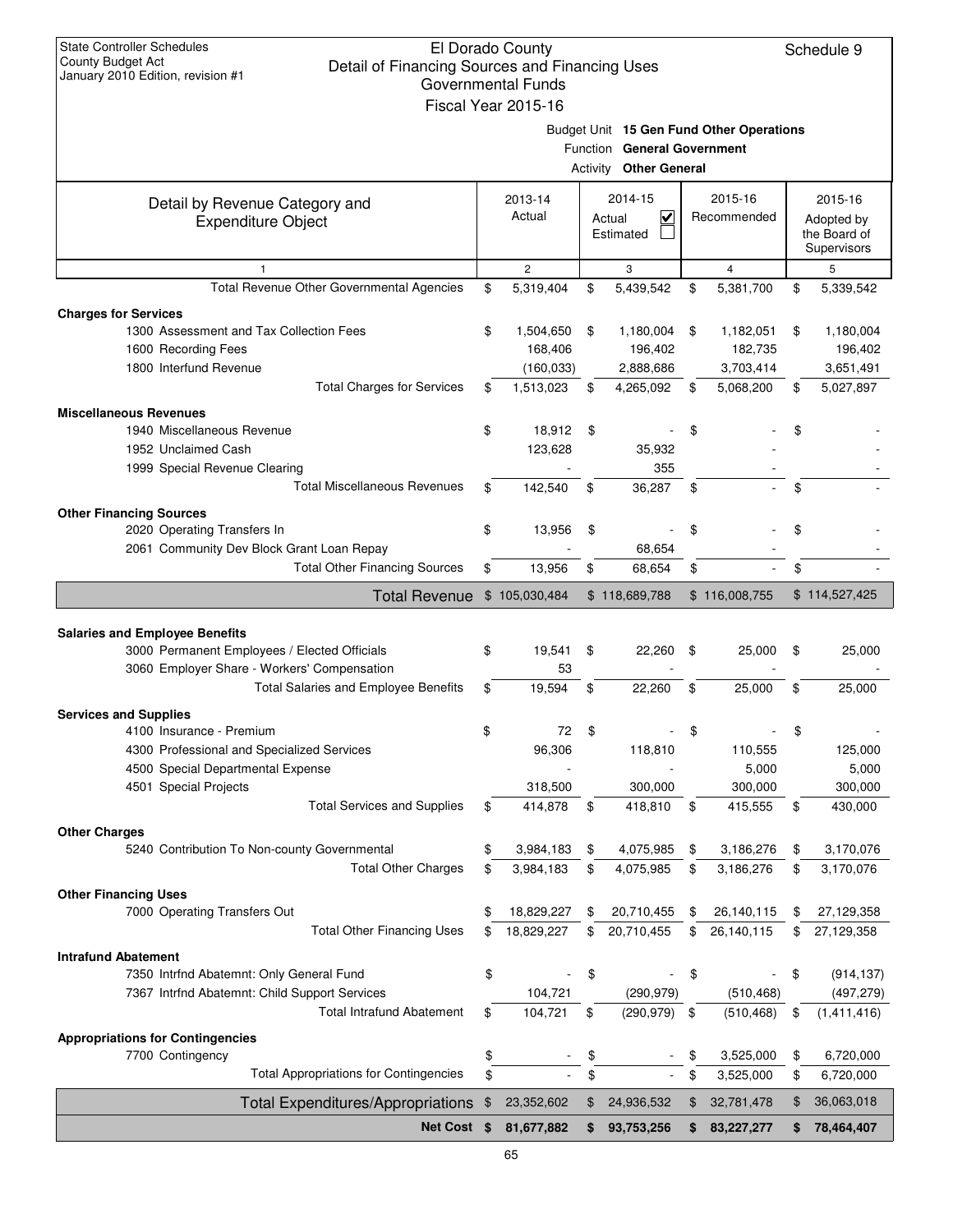| <b>State Controller Schedules</b><br>El Dorado County<br>County Budget Act<br>Detail of Financing Sources and Financing Uses<br>January 2010 Edition, revision #1<br>Governmental Funds<br>Fiscal Year 2015-16 |                                              |    |                   |                |                           |                                |                                                      |  |  |  |  |
|----------------------------------------------------------------------------------------------------------------------------------------------------------------------------------------------------------------|----------------------------------------------|----|-------------------|----------------|---------------------------|--------------------------------|------------------------------------------------------|--|--|--|--|
| Budget Unit 15 El Dorado Hills Business Park                                                                                                                                                                   |                                              |    |                   |                |                           |                                |                                                      |  |  |  |  |
| <b>Function</b><br><b>Debt Service</b>                                                                                                                                                                         |                                              |    |                   |                |                           |                                |                                                      |  |  |  |  |
|                                                                                                                                                                                                                | <b>Debt Service</b><br>Activity              |    |                   |                |                           |                                |                                                      |  |  |  |  |
| Detail by Revenue Category and<br><b>Expenditure Object</b>                                                                                                                                                    |                                              |    | 2013-14<br>Actual | Actual         | 2014-15<br>V<br>Estimated | 2015-16<br>Recommended         | 2015-16<br>Adopted by<br>the Board of<br>Supervisors |  |  |  |  |
|                                                                                                                                                                                                                |                                              |    | 2                 |                | 3                         | 4                              | 5                                                    |  |  |  |  |
| Revenue from Use of Money and Property<br>0400 Interest                                                                                                                                                        |                                              | \$ | 4,125             | \$             | $4,962$ \$                |                                | \$                                                   |  |  |  |  |
|                                                                                                                                                                                                                | Total Revenue from Use of Money and Property | \$ | 4,125             | \$             | 4,962                     | \$<br>$\overline{\phantom{a}}$ | \$                                                   |  |  |  |  |
|                                                                                                                                                                                                                | Total Revenue \$                             |    | 4,125             | $\mathfrak{F}$ | 4,962                     | \$                             | $\mathfrak{F}$                                       |  |  |  |  |
|                                                                                                                                                                                                                | Net Cost \$                                  |    | 4,125             | \$             | 4,962                     | \$                             | \$.                                                  |  |  |  |  |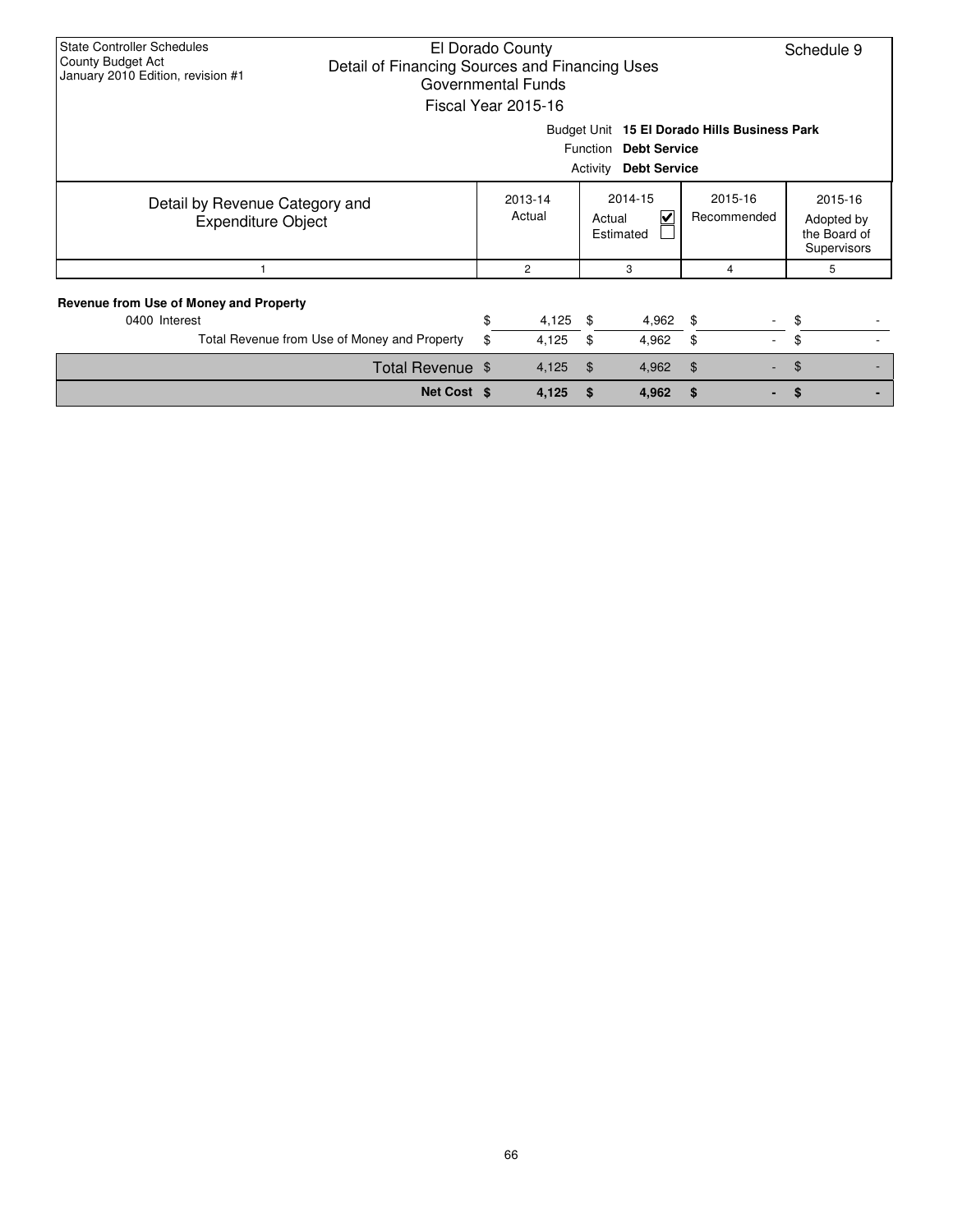| <b>State Controller Schedules</b><br>El Dorado County<br><b>County Budget Act</b><br>Detail of Financing Sources and Financing Uses<br>January 2010 Edition, revision #1<br><b>Governmental Funds</b><br>Fiscal Year 2015-16 |                                                                                     |                   |                                                           |       |                        |                                                      | Schedule 9 |  |
|------------------------------------------------------------------------------------------------------------------------------------------------------------------------------------------------------------------------------|-------------------------------------------------------------------------------------|-------------------|-----------------------------------------------------------|-------|------------------------|------------------------------------------------------|------------|--|
|                                                                                                                                                                                                                              | Budget Unit 19 Grand Jury<br>Function Public Protection<br>Activity <b>Judicial</b> |                   |                                                           |       |                        |                                                      |            |  |
| Detail by Revenue Category and<br><b>Expenditure Object</b>                                                                                                                                                                  |                                                                                     | 2013-14<br>Actual | 2014-15<br>$\overline{\mathsf{v}}$<br>Actual<br>Estimated |       | 2015-16<br>Recommended | 2015-16<br>Adopted by<br>the Board of<br>Supervisors |            |  |
| $\mathbf{1}$                                                                                                                                                                                                                 |                                                                                     | $\overline{c}$    | 3                                                         |       | $\overline{4}$         |                                                      | 5          |  |
|                                                                                                                                                                                                                              |                                                                                     |                   |                                                           |       |                        |                                                      |            |  |
| <b>Services and Supplies</b><br>4041 Cnty Pass thru Telephone Chrges to Depts                                                                                                                                                | \$                                                                                  | 118               | 253<br>\$                                                 | \$    | 50                     | \$                                                   | 50         |  |
| 4080 Household Expense                                                                                                                                                                                                       |                                                                                     | 65                |                                                           |       |                        |                                                      |            |  |
| 4127 Grand Jury Expense                                                                                                                                                                                                      |                                                                                     | 18,243            | 19,638                                                    |       | 28,000                 |                                                      | 28,000     |  |
| 4260 Office Expense                                                                                                                                                                                                          |                                                                                     | 312               | 383                                                       |       | 1,500                  |                                                      | 1,500      |  |
| 4261 Postage                                                                                                                                                                                                                 |                                                                                     |                   |                                                           |       | 500                    |                                                      | 500        |  |
| 4262 Software                                                                                                                                                                                                                |                                                                                     |                   |                                                           |       | 650                    |                                                      | 650        |  |
| 4266 Printing / Duplicating                                                                                                                                                                                                  |                                                                                     | 790               |                                                           |       |                        |                                                      |            |  |
| 4300 Professional and Specialized Services                                                                                                                                                                                   |                                                                                     | 1,004             | 1,249                                                     |       |                        |                                                      |            |  |
| 4400 Publication and Legal Notices                                                                                                                                                                                           |                                                                                     |                   | 66                                                        |       |                        |                                                      |            |  |
| 4420 Rents and Leases - Equipment                                                                                                                                                                                            |                                                                                     | 2,651             | 2,599                                                     |       | 2,500                  |                                                      | 2,500      |  |
| 4503 Staff Development                                                                                                                                                                                                       |                                                                                     | 2,140             | 2,100                                                     |       | 2,850                  |                                                      | 2,850      |  |
| 4600 Transportation and Travel                                                                                                                                                                                               |                                                                                     | 1,105             |                                                           |       | 1,500                  |                                                      | 1,500      |  |
| 4602 Employee - Private Auto Mileage                                                                                                                                                                                         |                                                                                     | 21,188            | 20,599                                                    |       | 35,000                 |                                                      | 35,000     |  |
| <b>Total Services and Supplies</b>                                                                                                                                                                                           | \$                                                                                  | 47,616            | 46,886<br>\$                                              | \$    | 72,550                 | \$                                                   | 72,550     |  |
| <b>Intrafund Transfers</b>                                                                                                                                                                                                   |                                                                                     |                   |                                                           |       |                        |                                                      |            |  |
| 7200 Intrafund Transfers                                                                                                                                                                                                     | \$                                                                                  |                   | \$                                                        | \$    | 300                    | \$                                                   | 300        |  |
| 7223 Intrafnd: Mail Service                                                                                                                                                                                                  |                                                                                     | 2,112             | 2,254                                                     |       | 2.449                  |                                                      | 2,449      |  |
| 7224 Intrafnd: Stores Support                                                                                                                                                                                                |                                                                                     |                   | 43                                                        |       |                        |                                                      |            |  |
| 7231 Intrafnd: IS Programming Support                                                                                                                                                                                        |                                                                                     | 1,222             | 497                                                       |       |                        |                                                      |            |  |
| 7232 Intrafnd: Maint Bldg & Improvmnts                                                                                                                                                                                       |                                                                                     |                   | 191                                                       |       |                        |                                                      |            |  |
| <b>Total Intrafund Transfers</b>                                                                                                                                                                                             | \$                                                                                  | 3,334             | \$<br>2,985                                               | \$    | 2,749                  | \$                                                   | 2,749      |  |
| Total Expenditures/Appropriations \$                                                                                                                                                                                         |                                                                                     | 50,950            | $\mathfrak{S}$<br>49,872                                  | $\$\$ | 75,299                 | \$                                                   | 75,299     |  |
| Net Cost \$                                                                                                                                                                                                                  |                                                                                     | (50, 950)         | \$<br>(49, 872)                                           | \$    | (75, 299)              | \$                                                   | (75, 299)  |  |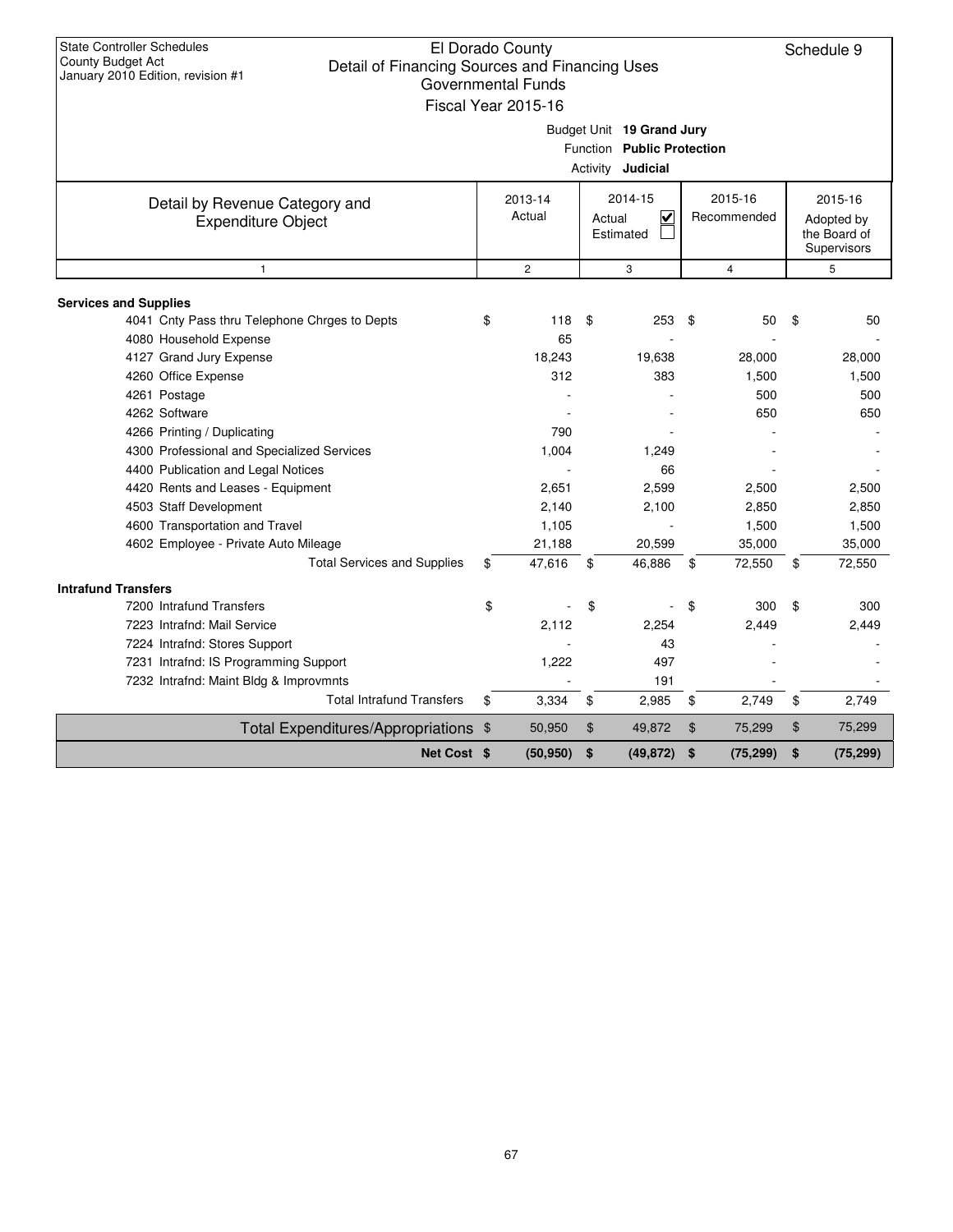| <b>State Controller Schedules</b><br>El Dorado County<br><b>County Budget Act</b><br>Detail of Financing Sources and Financing Uses<br>January 2010 Edition, revision #1<br><b>Governmental Funds</b><br>Fiscal Year 2015-16 |                                                                                             |                             |     |                                                |      | Schedule 9                  |    |                                                      |  |
|------------------------------------------------------------------------------------------------------------------------------------------------------------------------------------------------------------------------------|---------------------------------------------------------------------------------------------|-----------------------------|-----|------------------------------------------------|------|-----------------------------|----|------------------------------------------------------|--|
|                                                                                                                                                                                                                              | Budget Unit 20 Superior Court MOE<br>Function Public Protection<br>Activity <b>Judicial</b> |                             |     |                                                |      |                             |    |                                                      |  |
| Detail by Revenue Category and<br><b>Expenditure Object</b>                                                                                                                                                                  |                                                                                             | 2013-14<br>Actual           |     | 2014-15<br>$\checkmark$<br>Actual<br>Estimated |      | 2015-16<br>Recommended      |    | 2015-16<br>Adopted by<br>the Board of<br>Supervisors |  |
| $\mathbf{1}$                                                                                                                                                                                                                 |                                                                                             | $\mathbf{2}$                |     | 3                                              |      | 4                           | 5  |                                                      |  |
| <b>Fines, Forfeitures and Penalties</b><br>0300 Vehicle Code Fines<br>0301 Vehicle Code Fines - Court<br>0320 Other Court Fines                                                                                              | \$                                                                                          | 23,711<br>505,473<br>45,925 | -\$ | 13,020<br>451,211<br>42,244                    | - \$ | 13,835<br>407,384<br>37,008 | \$ | 13,835<br>407,384<br>37,008                          |  |
| Total Fines. Forfeitures and Penalties                                                                                                                                                                                       | \$                                                                                          | 575,109                     | \$  | 506,475                                        | \$   | 458,227                     | \$ | 458,227                                              |  |
| <b>Charges for Services</b><br>1500 Court Fees and Costs                                                                                                                                                                     | \$                                                                                          | 1,196                       | \$  | 682                                            | \$   | 743                         | \$ | 743                                                  |  |
| 1504 Summary Judgment<br>1510 Traffic School Bail - VC42007<br>1511 Traffic School Fees - VC42007.1                                                                                                                          |                                                                                             | 7,246<br>546,303<br>115,737 |     | 4,541<br>398.568<br>85,073                     |      | 9,264<br>364,587<br>76,828  |    | 9,264<br>364,587<br>76,828                           |  |
| 1512 Cite Fees - PC1463.07 GC29550<br>1513 AB233 - County Share State Penalty<br>1517 Conflict Attorney Reimbursement                                                                                                        |                                                                                             | 1,089<br>259,658<br>1,684   |     | 831<br>231,509<br>2,514                        |      | 743<br>208,859<br>1,167     |    | 743<br>208,859<br>1,167                              |  |
| <b>Total Charges for Services</b>                                                                                                                                                                                            | \$                                                                                          | 932,913                     | \$  | 723,718                                        | \$   | 662,191                     | \$ | 662,191                                              |  |
| <b>Miscellaneous Revenues</b>                                                                                                                                                                                                |                                                                                             |                             |     |                                                |      |                             |    |                                                      |  |
| 1940 Miscellaneous Revenue                                                                                                                                                                                                   | \$                                                                                          | 7,097                       | \$  |                                                | \$   |                             | \$ |                                                      |  |
| 1942 Miscellaneous Reimbursement                                                                                                                                                                                             |                                                                                             | 22,420                      |     | 17,620                                         |      | 20,000                      |    | 20,000                                               |  |
| <b>Total Miscellaneous Revenues</b>                                                                                                                                                                                          | \$                                                                                          | 29,518                      | \$  | 17,620                                         | \$   | 20,000                      | \$ | 20,000                                               |  |
| Total Revenue \$                                                                                                                                                                                                             |                                                                                             | 1,537,540                   | \$  | 1,247,813                                      | \$   | 1,140,418                   | \$ | 1,140,418                                            |  |
| <b>Services and Supplies</b>                                                                                                                                                                                                 |                                                                                             |                             |     |                                                |      |                             |    |                                                      |  |
| 4120 Jury and Witness Expense                                                                                                                                                                                                | \$                                                                                          |                             | \$  |                                                | \$   | 5,000                       | \$ | 5.000                                                |  |
| 4122 Jury Expense - Criminal                                                                                                                                                                                                 |                                                                                             |                             |     | 3,045                                          |      |                             |    |                                                      |  |
| 4123 Jury Expense - Meals                                                                                                                                                                                                    |                                                                                             | 100                         |     |                                                |      |                             |    |                                                      |  |
| 4126 Jury Mileage: Criminal                                                                                                                                                                                                  |                                                                                             | 3,027                       |     | 3,221                                          |      | 2,000                       |    | 2,000                                                |  |
| 4127 Grand Jury Expense                                                                                                                                                                                                      |                                                                                             | 3,120                       |     |                                                |      | 6,372                       |    | 6,372                                                |  |
| 4261 Postage                                                                                                                                                                                                                 |                                                                                             |                             |     | 5                                              |      |                             |    |                                                      |  |
| 4300 Professional and Specialized Services                                                                                                                                                                                   |                                                                                             | 68,910                      |     | 12,407                                         |      | 10,000                      |    | 10,000                                               |  |
| 4310 Contractual Services Program                                                                                                                                                                                            |                                                                                             | 639,029                     |     | 734,016                                        |      | 748,696                     |    | 748,696                                              |  |
| 4313 Legal Services                                                                                                                                                                                                          |                                                                                             | 518,415                     |     | 223,221                                        |      | 145,000                     |    | 145,000                                              |  |
| 4317 Criminal Investigation                                                                                                                                                                                                  |                                                                                             | 190,327                     |     | 17,163                                         |      | 75,000                      |    | 75,000                                               |  |
| 4320 Verbatim Report - Transcription                                                                                                                                                                                         |                                                                                             | 8,584                       |     | 6,508                                          |      | 5,000                       |    | 5,000                                                |  |
| 4323 Psychiatric Medical Services                                                                                                                                                                                            |                                                                                             | 282,980                     |     | 76,847                                         |      | 60,000                      |    | 60,000                                               |  |
| 4422 Rent & Lease - Computer Equipment                                                                                                                                                                                       |                                                                                             | 450                         |     |                                                |      |                             |    |                                                      |  |
| 4440 Rent & Lease - Building/Improvements                                                                                                                                                                                    |                                                                                             | 2,850                       |     |                                                |      |                             |    |                                                      |  |
| 4608 Hotel Accommodations<br><b>Total Services and Supplies</b>                                                                                                                                                              | \$                                                                                          | 66,112<br>1,783,904         | \$  | 1,076,434                                      | \$   | 1,057,068                   | \$ | 1,057,068                                            |  |
|                                                                                                                                                                                                                              |                                                                                             |                             |     |                                                |      |                             |    |                                                      |  |
| <b>Other Charges</b><br>5240 Contribution To Non-county Governmental<br>5242 AB233 Court Revenue Maint of Effort (MOE)                                                                                                       | \$                                                                                          | 333,638<br>906,351          | \$  | 333,638<br>732,608                             | \$   | 334,000<br>940,000          | \$ | 334,000<br>940,000                                   |  |
| <b>Total Other Charges</b>                                                                                                                                                                                                   | \$                                                                                          | 1,239,989                   | \$  | 1,066,246                                      | \$   | 1,274,000                   | \$ | 1,274,000                                            |  |
| <b>Intrafund Transfers</b>                                                                                                                                                                                                   |                                                                                             |                             |     |                                                |      |                             |    |                                                      |  |
| 7200 Intrafund Transfers                                                                                                                                                                                                     | \$                                                                                          | 25                          | \$  |                                                | \$   |                             | \$ |                                                      |  |